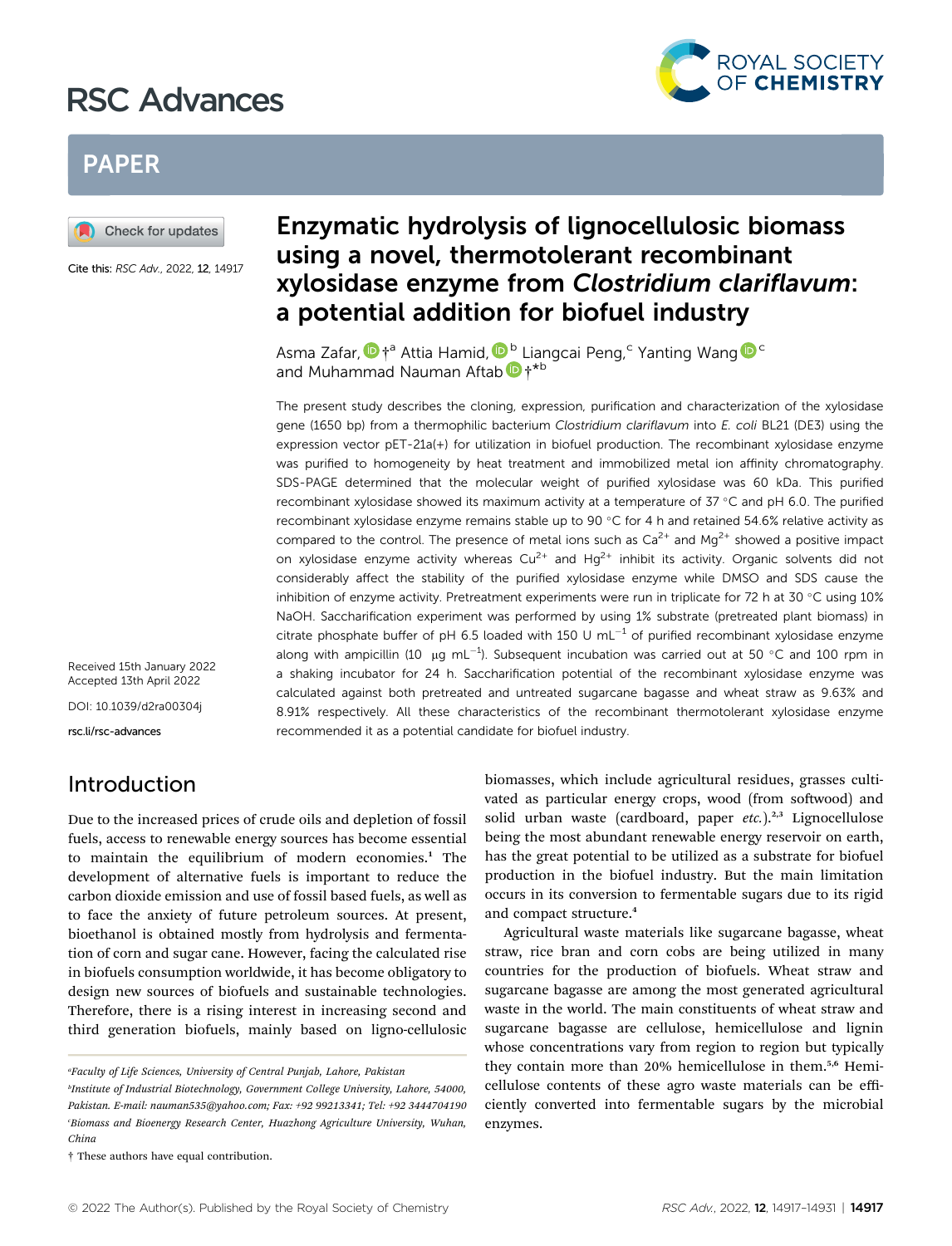In nature, cellulose is one of the most plentiful renewable energy sources; its usage for biofuels has been hindered by the structural complexity of plant cell walls.<sup>7,8</sup> The composition of the lignocellulosic biomass varies depending on the species to species that was being considered, but it is mainly composed by cellulose (35–50%), hemicellullose (20–35%), lignin (10–25%) and other less represented components.<sup>9</sup> Every cellulose molecule is a linear polymer of  $\beta$ 1  $\rightarrow$  4d-glucose unit. Hemicellullose is a group of pentoses (arabinose and xylose) and hexoses (glucose, mannose, and galactose). Hemicellulose is mainly composed of p-xylose, L-arabinose, p-galactose, p-mannose as well as, 4-O-methyl-p-glucuronic acid.<sup>10</sup>

Hemicellulose is widely used as substrate in various industrial applications including biofuel, food, feed, cosmetics as well as paper industry due to the presence of various types of pentose sugars in it.<sup>11</sup>–<sup>15</sup> But the degradation of hemicellulose is the most difficult process due to its high molecular weight and insoluble nature because of its linkage with cellulose and lignin. Xylan is the most commonly available hemicellulose found plant cell walls of angiosperms and herbaceous plants while in gymnosperm's cell wall, the hemicellulose portion is comprised of xylans as well as glucomannan.<sup>16</sup> Xylans are composed of 1,4-linked xylosyl residues having a side chain of various acids like  $p$ -glucuronic, arabonic,  $p$ -coumaric, ferulic and acetic at 2,3-OH positions.17,18 Hemicellulases are a group of enzymes which are classified according to their substrates. The synergistic action of various enzymes is necessary to hydrolyze cellulose and hemicelluloses.<sup>19</sup>–<sup>22</sup>

A pretreatment step is also required in the enzymatic hydrolysis of lignocellulosic biomasses because of the recalcitrance nature of cellulose, hemicellulose, and lignin.<sup>23</sup> Over the years, different methods of pretreatments are developed, counting physical (grinding, milling, and irradiation), $24$  physical–chemical (hydrothermolysis, steam pretreatment/ autohydrolysis and wet oxidation),<sup>25</sup> chemical methods (dilute acid, organic solvents, oxidizing agents and alkali)<sup>26</sup> and biological, or a grouping of these methods.<sup>27</sup> All above mentioned processes have some limitations like production of inhibitors etc. which leads to raise the cost of the processes.<sup>28</sup> So there is a need to develop a pretreatment processes which reduce the energy requirement as well minimize the production of inhibitors during the processes of pretreatment.<sup>25</sup>

Clostridium clariflavum is anaerobic, Gram-positive, rod shaped, non-motile, moderately thermophilic, cellulose degrading, and chemo-organotrophic bacterium.<sup>30,31</sup> The sequence of *C. clariflavum* revealed that its genome carries different genes that encode cellulosomal proteins as well as polysaccharide-degrading enzymes.<sup>32</sup> The thermophilic features of C. clariflavum are of great interest to the research community of biomass degradation, since it is one of the few thermophilic cellulosome-producing bacteria known today. Moreover, C. clariflavum is capable of utilizing cellobiose, cellulose and natural substrates, for example switchgrass. C. clariflavum has got the potential to utilize xylose and xylan as sole sources of carbon.<sup>33</sup>

In this study cloning and expression of a novel xylosidase gene from C. clariflavum was performed into E. coli BL21 (DE3).

enzyme was also investigated and reported in this study. **Methodology** 

### Material

The chemicals and reagents utilized in this work were acquired from Merck (Germany) and Sigma (USA). Primers were manufactured from Gene LinkTM (USA) through World Wide Scientific Corp, Lahore, Pakistan. InsTAclone PCR cloning kit, QIAquick Gel Extraction kit, Plasmid isolation kit (Expin plasmid SV Mini, 50p) by GeneAll was used, restriction enzymes, T4 DNA ligase, DNA ladder, ColorPlus prestained protein marker, extensive ranging from (10–180 kDa) and Protino® Ni-TED kit were obtained from Thermo Fisher Scientific. Plant biomass (sugarcane bagasse & wheat straw) were collected from the fields of Lahore, Pakistan. PCR thermocycler (Applied Biosystem, Veriti, UK), rotatory shaking incubator (Ecocell). UV-spectrophotometer (Cecil-CE7200.0, Aquarius, UK) and SEM analysis was performed by MAIA3 TESCAN (Bartin University, Turkey). Other chemicals used in this work were of analytical grade.

the saccharification potential of recombinant xylosidase

#### Selection of bacterial strain and plasmid

The genomic DNA of C. clariflavum was purchased from German collection of microorganisms and cell culture, DSMZ. The expression vector  $pET-21a(+)$  and the host organism E. coli BL21 (DE3) were obtained from culture collection of Institute of Industrial Biotechnology, GC University, Lahore Pakistan. Both strains were maintained in Lauria Bertani (1% tryptone, 0.5% yeast extract and 1% NaCl) for further use.

#### Cloning of xylosidase gene of C. clariflavum in pET-21a(+)

Specific pair of primers was designed against the nucleotide sequence of the xylosidase gene of C. clariflavum to amplify the xylosidase gene. Vector NTI software was used to designed the primers. The amplified PCR product of xylosidase gene and expression vector pET-21a(+) were double digested with NdeI and HindIII in the presence of their suitable buffers using Qiaquick DNA purification kit. T4 DNA ligase was used for the ligation of xylosidase gene and pET-21a(+) vector in the presence of its specific buffer  $(10\times)$ . The ligated xylosidase gene was transformed into the competent cells of E. coli BL21 (DE3) that were freshly prepared. The positive clones were screened by colony PCR and restriction analysis of the isolated recombinant plasmid.

#### Expression of recombinant gene in E. coli BL21 (DE3)

Fresh LB medium was inoculated (1%) by overnight grown culture of transformed E. coli BL21 (DE3) and incubated in a shaking incubator at  $37^{\circ}$ C until the optical density of the medium reaches between 0.4-0.6. The cells were induced using IPTG and incubated for 4 h in a shaking incubator at  $37^{\circ}$ C. The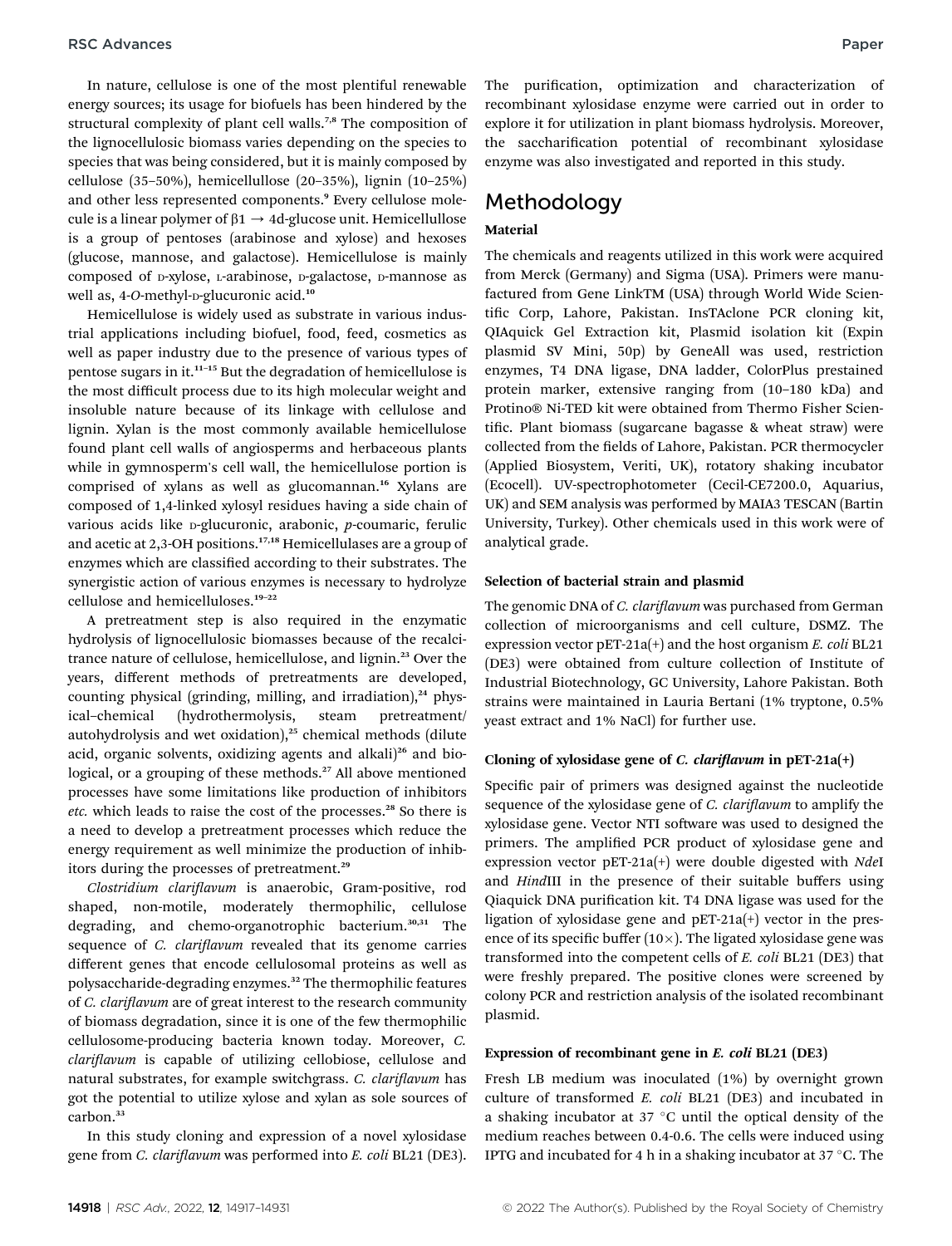medium was then centrifuged for 10 min at  $4^{\circ}$ C, 9000 rpm. The supernatant was separated and pellet was dissolved into Tris–Cl buffer (pH 6) for sonication. SDS-PAGE was used to examine the expression of the cloned xylosidase gene in extracellular and intracellular fractions.

#### Enzyme activity assay

In the activity assay, the amount of  $p$ -nitrophenol emitted by the enzyme was measured using  $p$ -nitrophenyl- $p$ -xylopyranoside as a substrate by following the protocol given by de Oliveira Rodrigues *et al.*<sup>34</sup> The amount of *p*-nitrophenol released during the reaction, was determined by spectrophotometer at 405 nm. One unit of enzyme was defined as volume of enzyme that was needed to liberate 1  $\mu$ mol of p-nitrophenol under standard enzyme assay conditions.

#### Estimation of total protein

Total proteins were determined by Bradford method.<sup>35</sup> Bovine serum albumin was used as a standard. In a 5 mL Bradford and 900 µl buffer and 100 µl of protein sample were added. A blank was run in parallel which contained 900 µl buffer and protein sample was replaced with 100  $\mu$ l dH<sub>2</sub>O. The absorbance was taken at 595 nm in a spectrophotometer to determine the total protein contents.

#### Optimization of xylosidase gene expression

The optimization of different parameters like pH of medium (4.0–9.0), incubation temperature of recombinant culture (16– 42 °C), IPTG concentration for induction  $(0.1-0.6 \text{ mM})$ , time of induction with IPTG (1–6 h) and optical density at 600 nm at the time of induction (0.2–0.8), was done to observe the maximum expression of cloned xylosidase gene in E. coli BL21 (DE3).

### Xylosidase enzyme purification

Recombinant xylosidase enzyme was purified by utilizing the methods mentioned below:

### Heat treatment

In order to denature host (E. coli BL21 DE3) proteins, recombinant enzyme was incubated at 70 °C for 30 min. After placing the enzyme for 30 min on ice, the host proteins were isolated by centrifugation at 10 000 rpm for 20 min.

#### Immobilized metal ion affinity chromatography

The Protino® Ni-TED kit was used to further purify the partially purified recombinant xylosidase enzyme to homogeneity. Four volumes of  $1 \times$  LEW buffer were added to Protino column, and the column was held at room temperature to allow the buffer to travel through it via gravitational force. Partially purified xylosidase enzyme (3 mL) was transferred to pre-equilibrated column and allowed the enzyme to move through the column by the gravitational force. Eight bed volume of  $1 \times$  LEW buffer was used to wash the column. Xylosidase enzyme was eluted with  $3 \times$  elution buffer and collected in separate eppendorf tubes. Purified recombinant xylosidase protein fractions were analyzed by SDS-PAGE and protein determination analysis.

### Determination of molecular mass

SDS-PAGE was used to determine the molecular mass of the recombinant purified xylosidase protein by following the Laemmli method.<sup>36</sup> A color plus pre-stained ladder of 10-250 kDa was run in parallel to the protein fraction samples. The gel was then stained in staining solution and destained in destaining solution for visualization of protein bands.

#### Characterization of recombinant xylosidase

Various characters (pH stability, thermostability, effect of organic solvents on enzyme activity and stability, effect of different inhibitors on enzyme activity and stability and effect of various metal ions on enzyme activity and stability) of the purified recombinant xylosidase enzyme were studied for its potential use in biofuel industries. Purified enzyme was incubated for 1–3 h at room temperature with buffers of different pH (4.0–9.0) to assess pH stability, then residual activity was measured under standard assay conditions. To estimate thermostability, purified xylosidase enzyme was pre-incubated at different temperatures (50–90  $^{\circ}$ C) for 1–4 h and then residual activity of enzyme was calculated under standard enzyme assay conditions. The effect of organic solvents on the stability of purified recombinant xylosidase enzyme was determined by pre-incubating the enzyme for 1 hour at room temperature with various concentrations (10–30%) of different organic solvents (methanol, absolute ethanol, n-butanol, isopropanol) and then estimating its residual activity. The effect of metal ions and inhibitors on enzyme activity and stability was also investigated by incubating the enzyme with different concentrations (1–10 mM) of different metal ions  $(Mg^{2+}, Ca^{2+}, Ni^{2+}, Mn^{2+}, Zn^{2+}, Hg^{2+},$  $Cu^{2+}$ ,  $K^{1+}$ ,  $Co^{1+}$ , Na<sup>1+</sup>) as well as with various concentrations (1– 3%) of different inhibitors/surfactants (tween-20, DMSO, SDS, tween-80 and urea), respectively, for one hour at room temperature and then residual activities of purified recombinant enzyme was calculated under standards enzyme assay conditions.

### Collection, characterization and pretreatment of lignocellulosic biomass

Two types of plant biomass (sugarcane bagasse & wheat straw) were tested in this study to check the saccharification efficiency of purified recombinant xylosidase enzyme of C. clariflavum. Both plant biomasses were collected from local fields and dried at 60 $\degree$ C for 48 h after thoroughly washing with tape water. After complete drying, the straws of sugarcane bagasse and wheat straw were ground in a milling machine and passed through a sieve to obtain a uniform particle size of plant biomass. Prior to the saccharification experiment, pretreatment of both plant biomass (sugarcane bagasse & wheat straw) was carried out by low temperature alkali method under optimized condition (temperature, NaOH concentrations, time duration). Pretreatment experiments were run in triplicates for 72 h at 30  $^{\circ}$ C using 10% NaOH. After pretreatment, samples were filtered and solid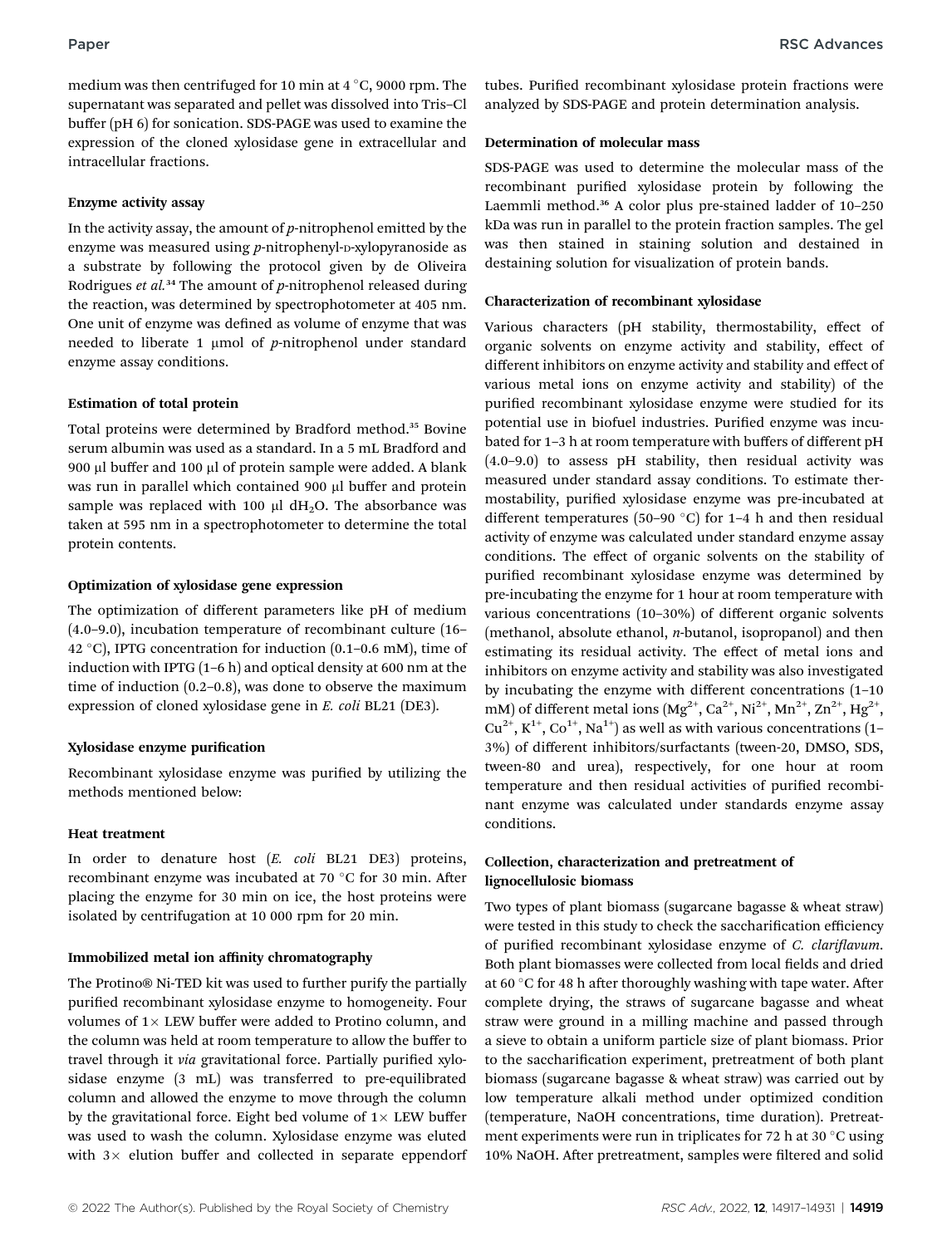fractions were observed after air drying using scanning electron microscope for further use in enzymatic saccharification. The compositional analysis of the plant biomass used was performed using standard method of NREL for structural analysis of plant biomass Sluiter et al.<sup>37</sup>

#### Saccharification activity of xylosidase enzyme

Hydrolytic activity of purified recombinant xylosidase enzyme from C. clariflavum was checked against pretreated as well as untreated plant biomass (sugarcane bagasse & wheat straw). Saccharification experiment was performed in a 250 mL Erlenmeyer flask using 1% substrate (pretreated plant biomass) in citrate phosphate buffer of pH 6.5 loaded with 150 U  $mL^{-1}$  of purified recombinant xylosidase enzyme. Subsequent incubation was carried out at 50 $\degree$ C and 100 rpm in a shaking incubator for 24 h. To avoid the contamination risk, ampicillin  $(10 \mu g)$  $\mathrm{mL}^{-1})$  was added in each experiment. Experimental controls were run in parallel which contained untreated plant biomass. The optimization of different experimental conditions (pH, temperature of incubation, time of incubation, substrate concentration, enzyme concentration, agitation speed) were carried to get the maximum saccharification efficiency of recombinant xylosidase enzyme of C. clariflavum. The untreated and pretreated plant biomass contents were determined by following the protocol of Sluiter  $et$   $al.^{37}$  The structural morphologies of pretreated and untreated plant biomass (sugarcane bagasse & wheat straw) after enzymatic hydrolysis were determined by imaged using scanning electron microscopy. Reducing sugar residues in the hydro-lysate samples were estimated as described by Zafar  $et$   $al.^{38}$  The saccharification percentage was calculated by using the following formula:

Saccharification (%) = xylose yield (mg mL<sup>-1</sup>) × 0.9 × total reaction volume  $\times$  100

### Results

#### Cloning and expression of xylosidase gene into pET-21a(+)

The concentration of the genomic DNA of C. clariflavum purchased from DSMZ was estimated to be 30 ng  $\mu$ l $^{-1}$ . Xylosidase gene of *C. clariflavum* was amplified by polymerase chain reaction (PCR). A band of 1650 bp of xylosidase gene was observed on agarose gel (Fig. 1). The purified, amplified xylosidase gene product was ligated into the pET-21a(+) vector and successfully transformed into E. coli BL21 (DE3). Positive clones were screened using colony PCR and single restriction analysis of the recombinant plasmid with HindIII in the presence of R buffer. A band of about 7093 bp was observed on agarose gel that determined the successful ligation of the xylosidase gene into the pET21a (+) (Fig. 1). Enzyme activity was estimated in both extracellular and intracellular fractions. The cell pellet was resuspended in 50 mM Tris–Cl buffer (pH: 8.0) and lyzed with a sonicator to obtain the intracellular fractions. The substrate for the enzyme activity assay was  $p$ -nitrophenyl-p-



Fig. 1 Amplified C. clariflavum xylosidase gene is shown on agarose gel; DNA marker in lane 1, amplified xylosidase gene in lane 2, amplified xylosidase gene in lane 3, and single restricted recombinant pET-21a (+) along xylosidase gene in lane 4.

xylopyranoside. Enzyme units calculated in intracellular sample were 5.33 U  $mL^{-1}$ .

#### Optimization of enzyme expression

The following parameters were studies in order to determine the ideal conditions for maximum expression of the recombinant xylosidase gene.

### Effect of inducer concentration, time of induction and incubation temperature

IPTG is an inducer used in the production of recombinant proteins that are produced under lac operon. Periodic increase in IPTG concentration resulted in steady increase in the enzyme production. When 0.5 mM IPTG induction was provided to recombinant E. coli BL21 (DE3) cells, maximum xylosidase production (2.06  $\pm$  0.47 U mL<sup>-1</sup> 0.89  $\pm$  0.25 mg mL<sup>-1</sup>) was calculated. However, a decrease in the recombinant xylosidase production  $(1.35 \pm 0.47 \text{ U} \text{ mL}^{-1})$  was observed at higher IPTG concentration (0.6 mM) as shown in Fig. 2A. The xylosidase enzyme activity was calculated after performing the activity assay in triplicate. Effect of time duration of IPTG induction on the xylosidase production as well as on total protein production was determined and optimum time of induction for maximum expression of recombinant xylosidase gene was 4 h incubation at 37 °C. Maximum xylosidase activity (2.24  $\pm$  0.21 U mL<sup>-1</sup>) with maximum total protein contents  $(1.14 \pm 0.11 \text{ mg} \text{ mL}^{-1})$  was observed after 4 h of IPTG induction as shown in Fig. 2B. After 6 h of incubation, however, considerable reduction in xylosidase enzyme activity (1.35  $\pm$  0.17 U mL<sup>-1</sup>) was observed. After incubating the recombinant  $E.$   $coll$  BL21 (DE3) culture at different temperatures (16–42 °C) for 4 h along with inducer, the effect of incubation temperature on the xylosidase gene expression was determined. Maximum xylosidase enzyme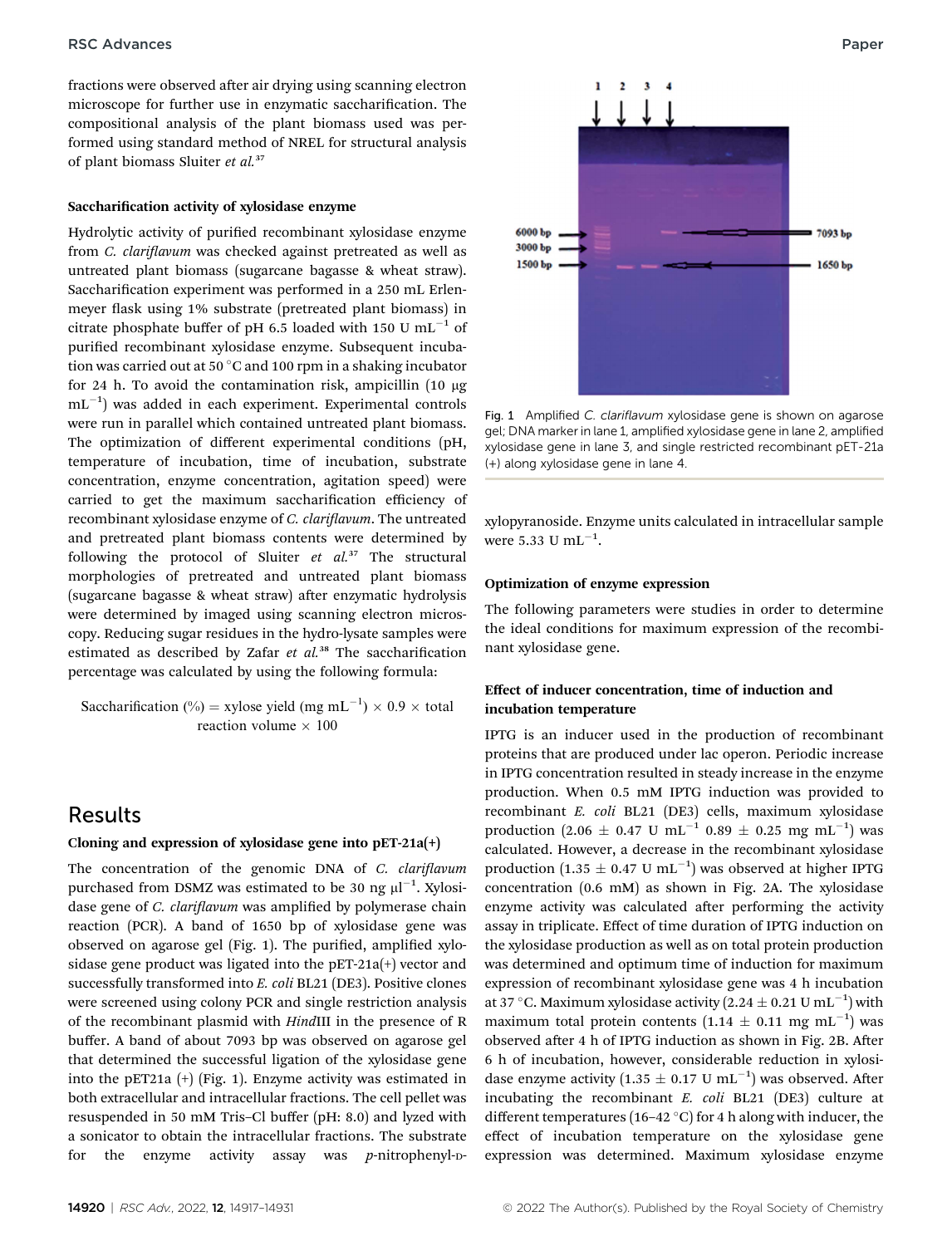

Fig. 2 Optimization of xylosidase gene expression. (A) IPTG concentration, (B) induction duration, (C) incubation temperature (D) pH and (E) optical density.

activity (2.6  $\pm$  0.14 U mL $^{-1})$  and total protein estimation (1.61  $\pm$ 0.04  $\mathrm{mg\,mL}^{-1})$  was observed when the recombinant *E. coli* BL21 (DE3) culture was incubated at 37  $\degree$ C. However, enzyme activity was decreased when temperature fluctuated from 37 °C. At 16 °C, 22 °C, 30 °C, and 42 °C, low enzyme activity like 0.53  $\pm$  $0.07 \text{ U }\mathrm{mL}^{-1}$ ,  $1.36 \pm 0.09 \text{ U }\mathrm{mL}^{-1}$ ,  $1.93 \pm 0.09 \text{ U }\mathrm{mL}^{-1}$ , and  $1.75$  $\pm$  0.06 U mL<sup>-1</sup> were observed as shown in Fig. 2C.

#### Effect of pH of culture medium and optical density

By changing the pH of medium ranging from 4.0 to 9.0, the effect of initial pH on xylosidase gene expression was calculated. Maximum enzyme production  $(2.8 \pm 0.09 \text{ U} \text{ mL}^{-1})$  and total protein production (1.97  $\pm$  0.01 mg mL<sup>-1</sup>) was calculated when the pH of media was 6.0. At pH 9.0, enzyme activity was lowered to 0.88  $\pm$  0.08 U mL<sup>-1</sup> as indicated in Fig. 2D. The activity of recombinant xylosidase was 1.16  $\pm$  0.09 U mL $^{-1}$ , 1.58  $\pm$  0.06 U  $\text{mL}^{-1}$ , 2.21  $\pm$  0.07 U mL<sup>-1</sup>, and 1.62  $\pm$  0.09 U mL<sup>-1</sup>, at pH values of 4.0, 5.0, 7.0, and 8.0 respectively as shown in Fig. 2D. The effect of optical density of medium on xylosidase gene expression was determined by calculating enzyme activity at various optical density values ranging from 0.2 to 0.8. When the optical density of the medium was 0.6 at 600 nm at the time of induction, the maximum xylosidase enzyme activity  $(3.12 \pm 07)$ U mL<sup>-1</sup>) and total amount of protein (2.25  $\pm$  01 mg mL<sup>-1</sup>) were calculated. However, less enzyme units  $(1.03 \pm 0.04 \text{ U} \text{ mL}^{-1})$ were obtained at optical density 0.8 as shown in Fig. 2E.

#### Purification of recombinant xylosidase enzyme

The recombinant xylosidase enzyme was partially purified by incubating it at 70  $\degree$ C for 30 min to denature the non-specific host proteins. The denatured host proteins were separated by centrifuge for 20 min at 10 000 rpm. Recombinant xylosidase enzyme was further purified by immobilized metal ion affinity chromatography. The final eluted fraction was used for the total protein estimation and activity assay. The purification fold and specific activity of the recombinant purified xylosidase fraction was estimated to be 41.96 fold and 141.85 U mg<sup>-1</sup> respectively with 54% recovery as shown in Table 1.

#### Molecular weight determination

The molecular weight of purified xylosidase protein was determined by SDS-PAGE. An obvious single band of recombinant xylosidase protein was observed near 60 kDa position. However, there was no band at this position in the control; wild culture of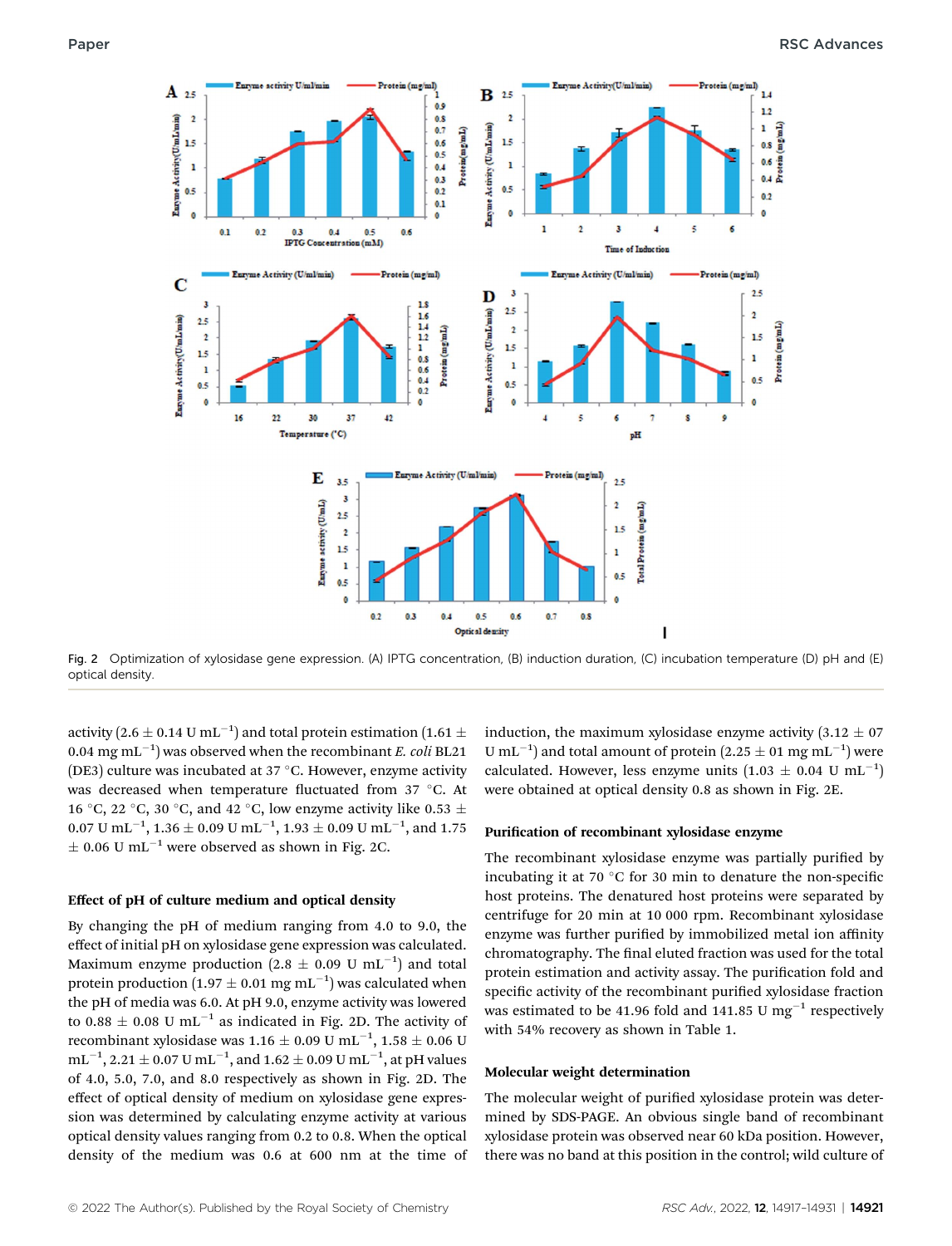Table 1 Purification steps for the recombinant xylosidase enzyme

| Purification steps  | Xylosidase<br>Unit $(U)$ | Total protein<br>(mg) | Specific activity<br>(U/mg) | Purification<br>fold | Recovery<br>(9) |
|---------------------|--------------------------|-----------------------|-----------------------------|----------------------|-----------------|
| Crude xylosidase    | 930                      | 275                   | 3.38                        |                      | 100             |
| Heat-treated sample | 625                      | 12.5                  | 50.0                        | 14.79                | 67.20           |
| <b>IMAC</b> sample  | 505                      | 3.56                  | 141.85                      | 41.96                | 54.30           |

E. coli BL21 (DE3) and non-induced pET-21a(+) vector having xylosidase gene as shown in Fig. 3.

#### Characterization of recombinant purified xylosidase enzyme

To characterize the enzyme for industrial utilization, following parameters were studied.

Thermostability. Thermostability of the purified recombinant xylosidase enzyme was determined by pre-incubating it at different temperatures ranging from  $50-90$  °C for 1 to 4 h. It was noted that the purified xylosidase remained stable up to 90  $^{\circ}$ C and for 1 hour and showed considerable residual activity (30%) at 90 °C. At other temperatures like 60 °C, 70 °C and 80 °C, the residual activity of recombinant xylosidase enzyme after 4 h was calculated as 70%, 56% and 45% respectively as shown in Fig. 3A. However, after 4 h incubation at 90  $\degree$ C, the enzyme activity was reduced to 8% (Fig. 3A).

pH stability. To determine pH stability, purified enzyme was incubated for 1–3 h at room temperature with various buffers



Fig. 3 SDS-PAGE analysis of recombinant xylosidase. In lane 1, a protein prestained marker (10–250 kDa) is shown, while in lane 2, cell lysate from an E. coli BL21 (DE3) wild culture, in lane 3 cell lysate from an E. coli BL21 (DE3) containing non-induced recombinant pET-21a (+), in lane 4 cell lysate from an E. coli BL21 (DE3) containing induced recombinant pET-21a(+), lane 5 presents heat-treated xylosidase enzymes for 30 min at 70  $^{\circ}$ C and in lane 6 purified recombinant enzyme is presented.

having pH values ranging from 4.0–8.0. Enzyme activity assay was performed in comparison to control. It was observed that the purified xylosidase enzyme was stable at pH 6.0 for up to 3 h and showed 98% residual activity after 1 h and almost 70% after 3 h incubation at room temperature. However, at pH 7.0 and 8.0 after 3 h incubation the enzyme activity was greatly reduced and calculated as 34% and 15%, respectively as shown in Fig. 3B. At lower pH values, residual enzyme activity was also reduced as the time of incubation was raised from 1 h to 3 h (Fig. 3B).

Effect of organic solvents. To determine the stability of recombinant pure xylosidase enzyme in the presence of organic solvents, incubation of purified enzyme was carried out for 1 hour at room temperature with varied concentrations of organic solvents  $(10-30\%)$ . The residual activity of purified enzyme in comparison to control was calculated after 1 hour under standard assay conditions. Even at higher concentrations, enzyme showed excellent resistance to all organic solvents (30%). After 1 hour of incubation in the presence of 30% methanol, absolute ethanol, n-butanol, and isopropanol, the calculated residual activity of purified recombinant xylosidase was 71%, 48%, 77%, and 37%, respectively (Fig. 3C).

Effect of inhibitors and surfactants. To determine the stability of pure recombinant xylosidase enzyme, different inhibitors and surfactants (tween-80, tween-20, SDS, urea, and DMSO) along with enzyme were incubated at room temperature for 1 h at various concentrations  $(1-3\%)$  and remaining activity was measured. The enzyme remained stable in the presence of all inhibitors, even at higher concentration (3%) as shown in the Fig. 3D. After 1 h incubation, residual activity of the purified enzyme in the presence of 1% Tween-80 was 72%, while residual activity of the enzyme in the presence of 1% SDS, Tween-20, urea, and DMSO was 28%, 52%, 44%, and 32%, respectively. However, with 2% and 3% inhibitors, a decrease in the residual activities were observed (Fig. 3D).

Effect of metal ions. In order to determine the effect of metal ions on residual activity and stability of recombinant purified xylosidase enzyme, various metal ions were used in concentrations ranging from 1–10 mM. In comparison to a control, residual enzyme activity was measured after one hour of incubation with different concentrations of metal ions at room temperature. In the presence of 1 mM  $Ca^{2+}$ , the activity of the purified xylosidase enzyme was increased up to 115%. However, in the presence of 1 mM  $\text{Zn}^{2+}$ , Mn<sup>2+</sup>, Hg<sup>2+</sup> and Cu<sup>2+</sup>, enzyme activity was reduced to 42%, 45%, 21% and 28% respectively. At low concentrations (1 mM), other metal ions such as Na<sup>1+</sup>, K<sup>1+</sup>,  $Hg^{2+}$  and Cu<sup>2+</sup> have a low effect on enzyme activity, as illustrated in Fig. 3E.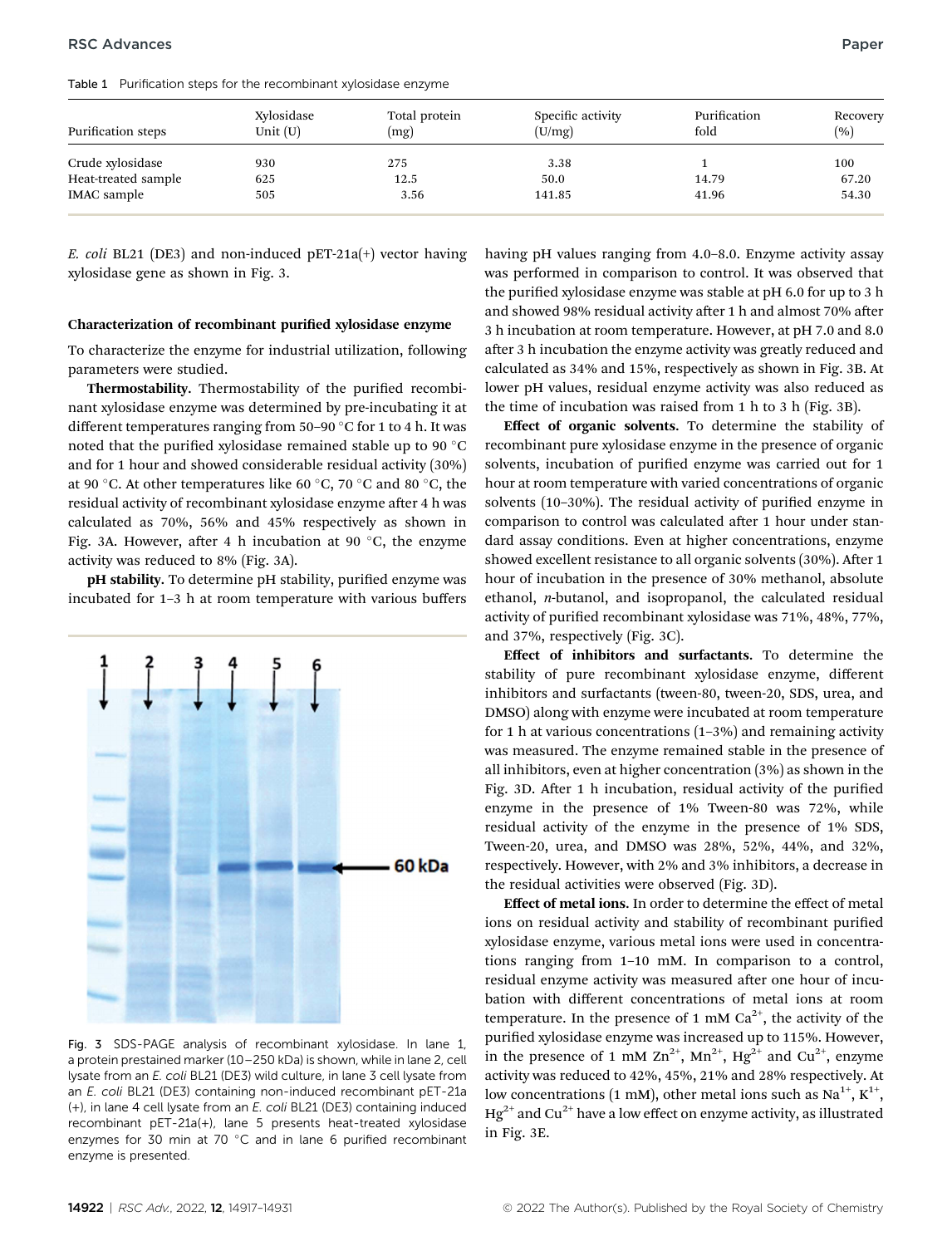Analysis of pretreated plant biomass. SEM analysis of both plant biomass (sugarcane bagasse & wheat straw) was performed for untreated and pretreated samples. Clear structural changes were observed in both samples after pretreatment under microscope as shown in Fig. 5. In untreated plant biomass samples, compact dense fibers were observed in which cellulose and hemicellulose microfibrils are arranged pin parallel manner as elongated layers as shown in Fig. 5(A and B). While in pretreated plant biomass samples, microfibrils of cellulose as well as hemicellulose contents are present in split way and detached from one another providing an increased surface area for enzymatic hydrolysis as represented in Fig. 5(C and D). The results of plant biomass characterization are presented in Table 2.

Enzymatic hydrolysis of plant biomass. The purpose of this study was to determine the effectiveness of a recombinant xylosidase enzyme for hydrolysis of plant biomass; it was incubated with both pretreated and untreated biomass of sugarcane bagasse as well as wheat straw. The hydrolysis efficiency of enzyme under study against pretreated and untreated plant biomass is represented in Table 2. Maximum hydrolytic activity (9.63%) was observed with pretreated sugarcane bagasse having 21.5% hemicellulosic contents. A 2.14 mg  $mL^{-1}$  sugar yield was obtained via enzymatic hydrolysis of processed sugarcane bagasse. Recombinant xylosidase enzyme also showed hydrolytic activity against untreated sugarcane bagasse which was much lesser (3.33%) as compared to alkali treated sugarcane bagasse. Almost similar pattern of results was observed against wheat straw. A 8.91% hydrolytic activity was found against pretreated wheat straw biomass which contained 20% hemicellulose contents with 1.98 mg  $mL^{-1}$  sugar yield. While from untreated wheat straw 0.57 mg  $mL^{-1}$  sugar yield was obtained which resulted in 2.56% saccharification. The structural changes of pretreated and untreated plant biomass (sugarcane bagasse & wheat straw) after enzymatic treatment were observed by Scanning electron microscope and results obtained are represented in Fig. 5. Untreated plant biomass (sugarcane bagasse & wheat straw) which resulted in low percentage hydrolysis displayed compact and rigid structure morphology (Fig. 5E and F) as compared to the alkali treated plant biomass which resulted in high hydrolytic efficiency. The enzymatic treatment of alkali treated plant biomass resulted in abrasion and fiber splitting due to the removal of rigid lignin barrier as shown in Fig. 5G and H.

### **Discussion**

For the complete conversion of lignocellulosic materials into monomeric units, a cocktail of cellulases and hemicellulases is required. Xylan being the major component of hemicelluloses especially in agro-industrial residues is converted into xylose sugar by the action of two major enzymes (xylanase and xylosidase). Xylosidase is an important enzyme for the affective hydrolysis of xylan into monomeric sugars for the application in various industrial processes as it acts upon non-reducing ends of the hemicellulose fragment generated as the result of xylanase enzyme action.<sup>39</sup> Xylosidases are absent in most of the commercial enzyme cocktails and are obtained from microorganisms for industrial applications.<sup>40</sup> So cocktail of commercially available biomass degrading enzymes must be supplemented with microbial enzymes in order to attain the full potential of plant biomass in industrial application.<sup>41</sup> The aim of this study was to purify and characterize the xylosidase gene of C. clariflavum expressed in E. coli BL21 (DE3) using the pET-21a(+) expression vector for use in industrial applications.

A 1650 bp gene of xylosidase from  $C$ . *clariflavum* was successfully amplified and cloned in pET-21a (+) vector and transformed into competent cells of E. coli BL21 (DE3). Colony PCR and restriction analysis of an isolated recombinant vector were used to screen positive clones. A 7093 bp band of single restricted recombinant vector confirmed the successful integration of xylosidase gene in pET-21a (+) as shown in Fig. 1. Other reports $42-46$  are present on the cloning and expression of xylosidase gene in E. coli from various sources but till now no report is present on the cloning and expression of xylosidase gene from C. clariflavum.

The expression of cloned gene was evaluated by SDS-PAGE analysis and a very clear band of almost 60 kDa was observed (Fig. 2). Enzyme production and yield from recombinant microorganisms is greatly influenced by various parameters like pH, temperature, time of incubation, etc.<sup>47</sup> Metabolic burden on the recombinant cell is generated due to the expression of foreign gene which results in low expression of gene, reduced cell biomass due to the reduced growth rates as well as plasmid instability.<sup>48</sup>–<sup>50</sup> Various reports are present on the optimization of production conditions from recombinant protein.<sup>51</sup>–<sup>54</sup> Optimization of various parameters was carried out in order to get the maximum recombinant xylosidase enzyme. To induce the expression of recombinant gene under lac promoter, IPTG is a very commonly used inducer which offers number of advantages in lab scale experiments.<sup>55</sup> Optimization of inducer concentration is very important factor because it directly affects

Table 2 Saccharification potential of recombinant xylosidase enzyme against plant biomass

| S no. | Plant biomass                | Sugar released<br>$(mg \, ml^{-1})$ | Saccharification<br>(%) | Hemicellulose concentration<br>in biomass $(\% )$ |
|-------|------------------------------|-------------------------------------|-------------------------|---------------------------------------------------|
|       | Untreated sugarcane bagasse  | 0.74                                | 3.33                    | 32                                                |
| 2     | Pretreated sugarcane bagasse | 2.14                                | 9.63                    | 21                                                |
|       | Untreated wheat straw        | 0.57                                | 2.56                    | 28                                                |
| 4     | Pretreated wheat straw       | 1.98                                | 8.91                    | 20                                                |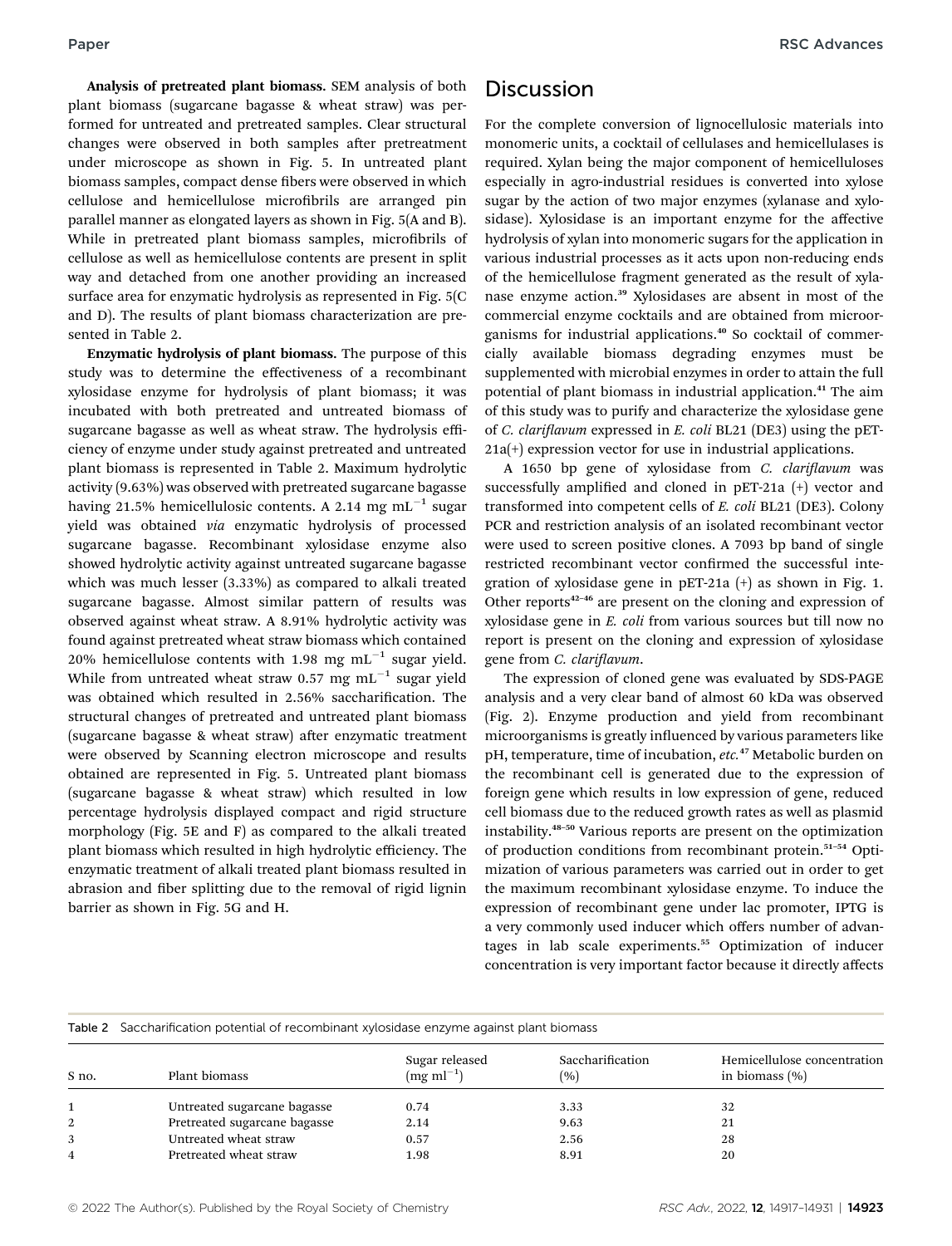the production of protein per cell as well as its folding. On the other hand, IPTG also showed inhibitory effect to the cell growth.<sup>56,57</sup> Maximum xylosidase production (2.06  $\pm$  0.89 U  $mL^{-1}$ ) as found with 0.5 mM IPTG induction. Various studies<sup>51,58</sup> represent the effect of inducer concentration on the expression of cloned genes.

Induction time is another parameter which directly affects the cell biomass production and ultimately influences the production of enzyme yield. Moreover, it has been reported that prolonged induction phase of cloned genes in E. coli resulted in secretion of periplasmic recombinant proteins in the surrounding environment.<sup>59</sup> Maximum expression of cloned xylosidase gene in this study was obtained after 4 h of induction with 0.5 mM IPTG (Fig. 2B). After 4 h of IPTG induction, Hamid and Aftab.<sup>58</sup> observed the maximum expression of the xylosidase gene from Thermotoga naphthophila in E. coli BL21 (DE3). In another report Whitehead and Cotta.<sup>60</sup> reported the maximum expression of xylosidase and arabinosidase genes after 2 h of induction.

Optimum growth temperature of E. coli ranges from 37  $\degree$ C to 39 °C but this temperature coincides the maximal expression activity of many promoter systems<sup>61</sup> and in turns affects the yield of recombinant protein. Similarly, pH of the culture medium can affect the yield of recombinant protein, secretion of protein from the cell as well as proteolytic activity.<sup>62</sup> Optimal temperature and pH of recombinant E. coli BL21 for recombinant xylosidase production were observed as  $37 °C$  and 6.0, respectively in this study. These are in agreement with the previous results for the growth of recombinant E. coli BL21 (DE3) cells at 37  $\textdegree$ C<sup>38,58</sup> but the optimized pH for high enzyme production was 7.0 in these studies. To induce the maximum expression of foreign genes in host cells in order to get the maximum yield of foreign proteins, the right time of inducer implementation during growth cycle of cell is very important because in many strains the growth and viability of the cells is affected by the inducer type and concentration.<sup>59</sup> Maximum enzyme production in this study was observed when recombinant E. coli BL21 culture having optical density 0.6 nm, was induced with IPTG (Fig. 2E).

Heat denaturation and immobilized metal affinity chromatography were used to purify recombinant xylosidase enzyme, which yielded a recovery of 54.30 percent (Table 1). Xu et al.<sup>63</sup> reported b-xylosidase enzyme from Thermoanaerobacterium aotearoense showing recovery yield less than 55% after the heat treatment followed by affinity chromatography. Sumarsih et  $al$ <sup>64</sup> reported the purification of recombinant  $\beta$ -xylosidase from Bacillus megaterium by affinity chromatographic method using agarose comprising Ni-NTA (Nickel-Nitrilotriacetic acid). For industrial applications of recombinant proteins, their chemical and physical instabilities are taken as bottleneck. Thermostable enzymes are attractive for industrial applications. Advantages of the thermostable enzymes in industrial usage include, higher rate of reaction, high yield of product, increased stability, low contamination problems and reduce viscosity.<sup>65</sup> Similarly, pH stable enzymes have huge application because they can retain their specificity as well as catalytic activity.<sup>66</sup> In biofuel industry for the production of biofuel from plant biomass, the thermostable and pH stable enzymes are considered as more advantageous due to their cost-effective and efficient process of bioconversion.<sup>67</sup> An important aspect of this study is the thermostability of recombinant xylosidase at 80 °C up to 4 h (Fig. 4A) and pH stability at pH 6.0 up to 3 h (Fig. 4B). Previously various reports are present on thermostable xylosidases enzymes from thermophiles and hyperthermophiles.<sup>68-71</sup> pH stability of enzyme is also important factor to characterize recombinant purified xylosidase. The results obtained in this study are similar to previous reports.<sup>63,72,73</sup>

Organic solvents influence the activity of enzyme in industrial applications. In biofuel production from plant biomass, presence of lignin causes the hindrance in release of fermentable sugars from plant biomass. So pretreatment of plant biomass is a very important step in biofuel industry in order to get the full potential of plant biomass. Efficient pretreatment of plant in the presence of organic solvents (methanol, ethanol, acetone etc.) in varied concentrations has been reported in previous studies.<sup>74</sup>–<sup>76</sup> In order to characterize the enzyme under study for industrial applications, the effect of different solvents was checked on its activity and stability. The purified recombinant xylosidase enzyme showed almost 100% residual activity with various concentrations (10–30%) of organic solvents like methanol and ethanol (Fig. 4C) that was similar to the β-xylosidase from Thermotoga petrophila and β-xylosidase Xln-DT from Dictyoglomus thermophilum.<sup>68</sup>

In enzymatic hydrolysis of cellulose, the use of surfactants in the reaction is known to enhance the mechanism of reaction by facilitating the enzyme-substrate adsorption.<sup>77</sup> However, some ionic agents are known to inhibit the enzyme activity in industrial applications as they interact with different hydrophobic and hydrophilic regions of the enzymes and change their tertiary structures.<sup>78</sup> In this study, different inhibitors were used to observe the effect on residual activity of enzyme and the results showed the inhibition of activity of enzyme with SDS and DMSO (Fig. 4D) that are similar to Shin et  $al.^{79}$  Various other reports showed that  $\beta$ -xylosidase from Aspergillus oryzae and Paecilomyces thermophila, was inhibited by SDS.<sup>80,81</sup> The effect of metal ions on purified recombinant xylosidase enzyme was different for various metal ions. It showed improved activity in the presence of  $Mg^{2+}$  and  $Ca^{2+}$ , while inhibited in the presence of Cu<sup>2+</sup> and Hg<sup>2+</sup> (Fig. 4E). This inhibition was similar to  $\beta$ xylosidase Dt-xyl3 activities that was strongly inhibited up to 66.3% and 9.9% in the presence of 1 mM and 5 mM  $Cu^{2+}$ , individually.  $Cu^{2+}$  is known to catalyze the auto-oxidation of cysteine molecules, which cause the formation of inter and intra-molecular di-sulfide bonds or sulfenic acid and led to decreased enzyme production.<sup>82</sup> Zhou et  $al.^{83}$  characterized recombinant β-xylosidase enzyme from Bacteroides ovatus and showed its activation in the presence of  $Mg^{2+}$  and  $Mn^{2+}$ . Marcolongo et al.<sup>84</sup> also reported  $\beta$ -xylosidase from Anoxybacillus sp. that was inhibited in the presence of  $Cu^{2+}$  and  $Hg^{2+}$ .

For efficient production of biofuel, the complete degradation of lignocellulosic biomass is a key factor, and the removal of impurities before enzymatic hydrolysis of biomass is very much important in order to make the plant biomass accessible to the enzymes working on it. In present study, the efficiency of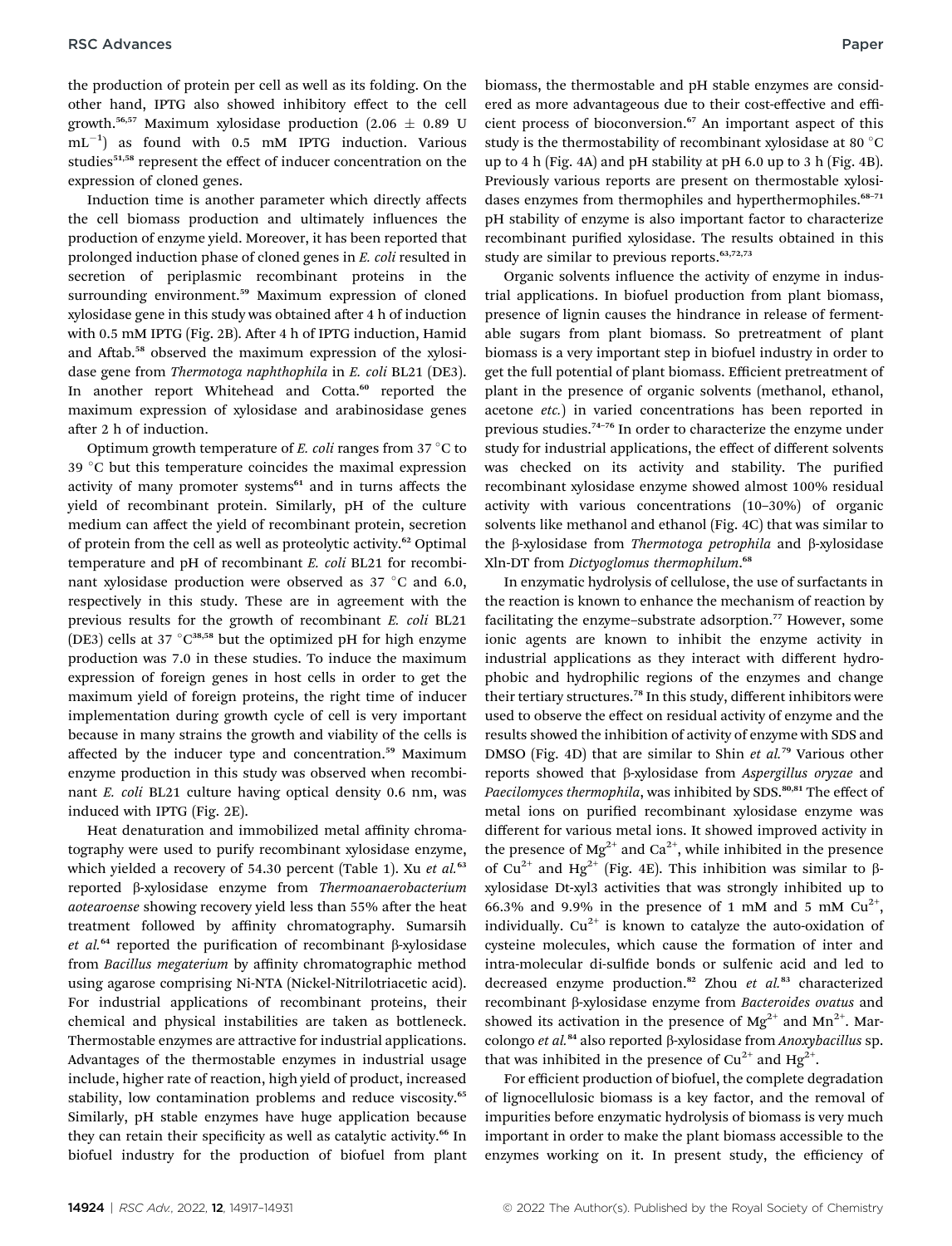

Fig. 4 Characterization of purified recombinant xylosidase enzyme. (A) Thermostability, (B) pH stability, (C) effect of organic solvents, (D) effect of inhibitors, (E) effect of metal ions.

recombinant xylosidase enzyme to hydrolyse the lignocellulosic biomass was checked for its final use in biofuel industry. Pretreatment of plant biomass (sugarcane bagasse & wheat straw) was carried out and resulting product was analyzed by SEM analysis as shown in Fig. 5. Untreated plant biomass samples (Fig. 5A and B) showed more compact and arranged surface morphology as compared to pretreated plant biomass whose surface area was increased as well as microfibrils were splitted and abrasive due to alkali treatment. Similar results were reported in previous reports.<sup>43,85-89</sup> This pretreatment facilitated the enzymatic hydrolysis of biomass by recombinant xylosidase enzyme. The enzymatic hydrolysis of pre-treated plant biomass is mainly affected by the enzyme loadings, pH of the reaction, temperature of incubation, substrate concentration, reaction time as well as the applied pre-treatment method.<sup>90</sup>–<sup>95</sup> A through study, under optimized conditions (pH, temperature, time of incubation, enzyme concentration, substrate concentration) was carried out to check the hydrolytic efficiency of recombinant xylosidase and results are represented

in Table 2. Maximum hydrolytic activity (9.63%) of recombinant xylosidase enzyme was observed against pretreated sugarcane bagasse with 2.14 mg  $mL^{-1}$  sugar released. Enzyme was also found to be able to hydrolyse untreated plant biomass to some extent and 3.33% saccharification was observed against untreated sugarcane bagasse. Lesser hydrolytic activity of enzyme against untreated plant biomass might be due to compact and rigid structure of sugarcane bagasse as shown in Fig. 5E. These results are consistent with previous reports on saccharification of sugarcane bagasse.<sup>43,89,96,97</sup> Effect of recombinant xylosidase on the hydrolysis of wheat straw was observed in similar pattern like higher percentage hydrolysis (8.91%) again pretreated wheat straw biomass. Many reports are present on the plant biomass hydrolysis by xylosidase enzyme from various microorganisms<sup>20,45,84,98-100</sup> but not any report on hydrolysis of recombinant xylosidase enzyme from C. clari flavum yet present.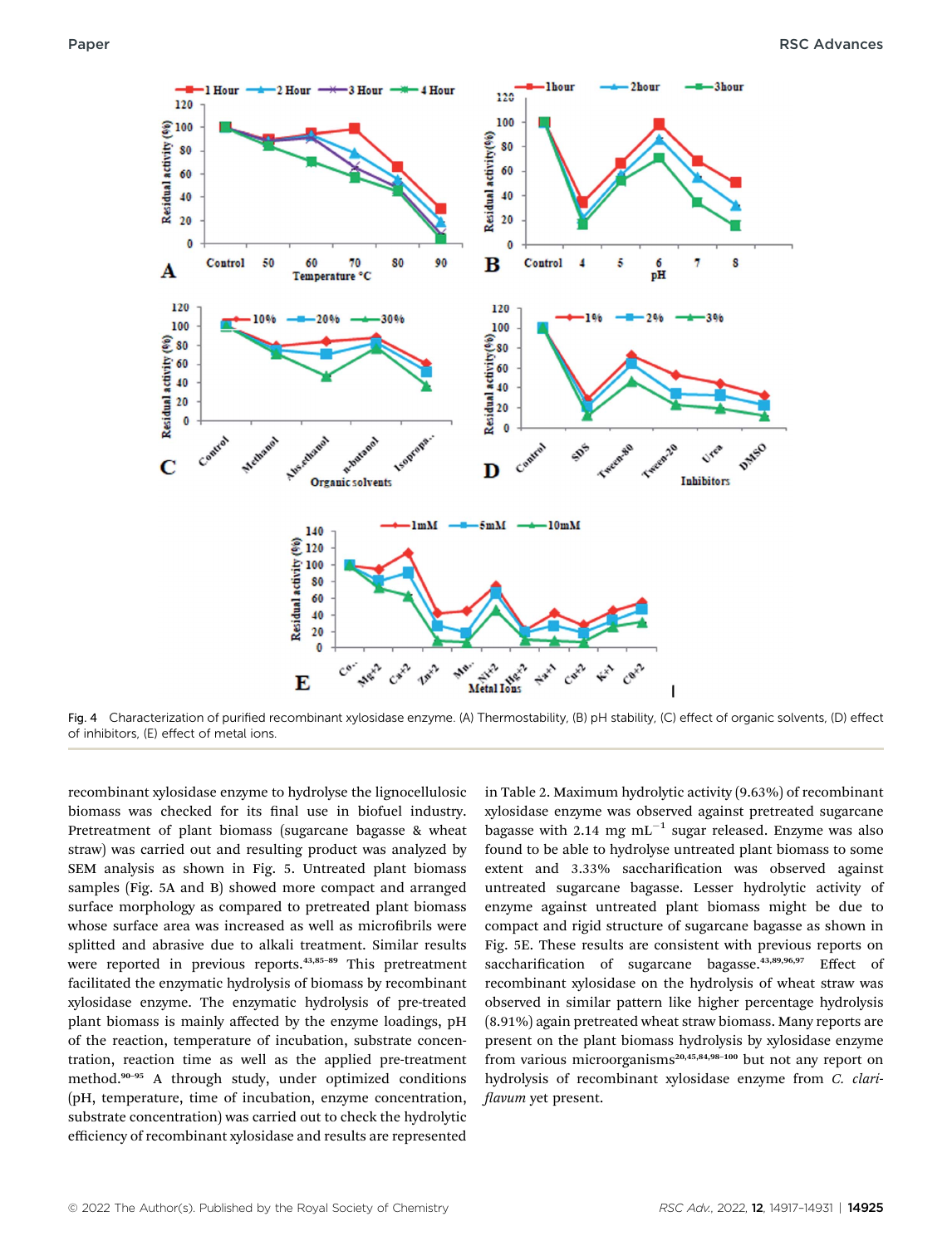

Fig. 5 Scanning electron micrographs of (A) untreated wheat straw, (B) untreated Sugarcane baggase, (C) pretreated wheat straw, (D) pretreated sugarcane baggase, (E) untreated enzyme-hydrolyzed wheat straw, (F) untreated enzyme-hydrolyzed sugarcane baggase, (G) pretreated enzyme-hydrolyzed wheat straw (H) pretreated enzyme-hydrolyzed sugarcane baggase.

### Conclusions

The demand of biofuel production has increased for the environmental preservation and the energy supply problems. In this study, an extensive research work was carried out on novel

recombinant thermostable xylosidase enzyme for utilization in biofuel industry. The low temperature alkali method was used for the pretreatment of plant biomass because it requires relatively lower energy. Efficient hydrolytic activity of enzyme reported in this study against pretreated sugarcane bagasse and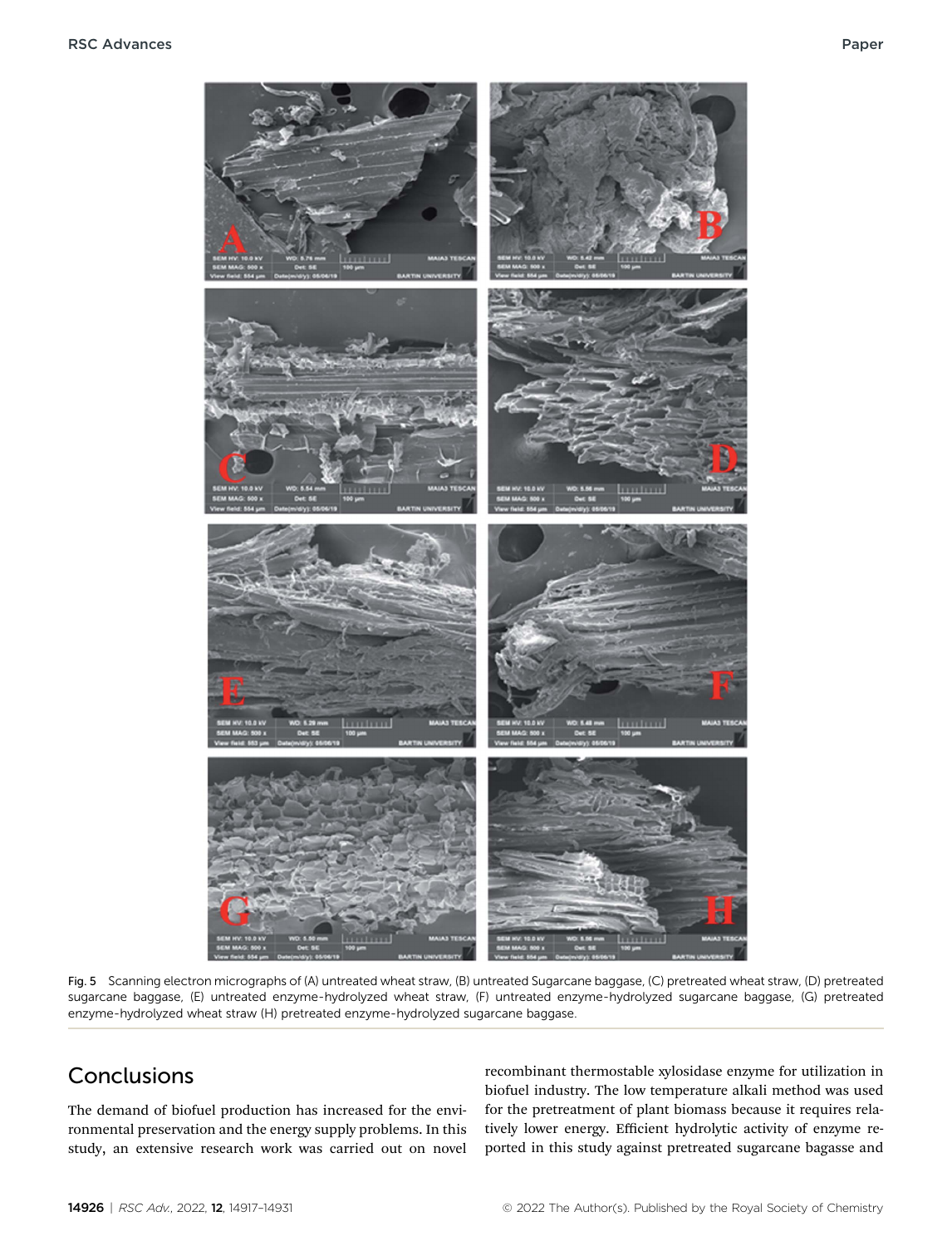wheat straw (9.63% and 8.91%). Based on this work, it is concluded that the use of plant biomass can meet the energy needs. It is environment friendly and less polluting, representing it a more appealing power source. The present study also highlighted the importance of biofuel for the developing Asian countries, like Pakistan, facing an energy disaster because of exponential growth in population. According to literature study, the lignocellulosic plant biomass present in abundant amounts in Pakistan including wheat straw, sugarcane bagasse, rice straw and corn cob etc. For this intention, the government of Pakistan must endorse collaboration between research institutes and the industries for successful implementation of biofuel programs in the Pakistan.

### Author contributions

Asma Zafar: original manuscript writing, investigation. Attia Hamid: investigation, conceptualization. Muhammad Nauman Aftab: supervision (writing - reviewing and editing), project administration.

### Funding

This research was funded by the Higher Education Commission of Pakistan for Biofuel project No. 5535 and the Pak-Turk Researchers Mobility Program.

## Conflicts of interest

The authors declare that they have no conflict of interest.

### Acknowledgements

Sincere gratitude is expressed to the Higher Education Commission of Pakistan and the Pak-Turk Researchers Mobility Program.

### References

- 1 A. Rafandadi and I. Ozturk, Impacts of renewable energy consumption on the German economic growth: evidence from combined cointegration test, Renewable Sustainable Energy Rev., 2017, 75, 1130–1141, DOI: [10.1016/](https://doi.org/10.1016/j.rser.2016.11.093) [j.rser.2016.11.093](https://doi.org/10.1016/j.rser.2016.11.093).
- 2 B. Gabrielle, Significance and limitations of first generation biofuels, J. Soc. Biol., 2008, 202, 161–165, DOI: [10.1051/](https://doi.org/10.1051/jbio:2008028) [jbio:2008028](https://doi.org/10.1051/jbio:2008028).
- 3 E. M. Rubin, Genomics of cellulosic biofuels, Nature, 2008, 454, 841–845, DOI: [10.1038/nature07190](https://doi.org/10.1038/nature07190).
- 4 Z. Wang, G. Cao, C. Jiang, J. Song, J. Zheng and Q. Yang, Butanol production from wheat straw by combining crude enzymatic hydrolysis and anaerobic fermentation using Clostridium acetobutylicum ATCC824, Energy Fuels, 2013, 27(10), 5900–5906, DOI: [10.1021/ef4010658](https://doi.org/10.1021/ef4010658).
- 5 E. de Morais Teixeira, T. J. Bondancia, K. B. R. Teodoro, A. C. Corrêa, J. M. Marconcini and L. H. C. Mattoso, Sugarcane bagasse whiskers: extraction and

characterizations, Ind. Crops Prod., 2011, 33(1), 63-66, DOI: [10.1016/j.indcrop.2010.08.009](https://doi.org/10.1016/j.indcrop.2010.08.009).

- 6 R. R. C. Bakker, Availability of lignocellulosic feedstocks for lactic acid production-feedstock availability, lactic acid production potential and selection criteria, Wageningen UR-Food & Biobased Research. 2013, pp. 1–62.
- 7 W. Zhao, L. Glavas, K. Odelius, U. Edlund and A. C. Albertsson, Facile and green approach towards electrically conductive hemicellulose hydrogels with tunable conductivity and swelling behavior, Chem. Mater., 2014, 26(14), 4265–4273, DOI: [10.1021/cm501852w](https://doi.org/10.1021/cm501852w).
- 8 K. Y. Yoon, E. E. Woodams and Y. D. Hang, Enzymatic production of pentoses from the hemicellulose fraction of corn residues, Food Sci. Technol., 2006, 39(4), 388–392, DOI: [10.1016/j.lwt.2005.02.005](https://doi.org/10.1016/j.lwt.2005.02.005).
- 9 L. Z. Liu, S. C. Badal, and J. Slininger, Lignocellulosic biomass conversion to ethanol by sacharomyces, Bioenergy, ed. J. D. Wall, C. S. Harwood, and A. Demain, ASM Press, Washington DC, 2008, pp. 17–36, DOI: [10.1128/9781555815547.ch2](https://doi.org/10.1128/9781555815547.ch2).
- 10 L. Z. Huang, M. G. Ma, X. X. Ji, S. E. Choi and C. Si, Recent developments and applications of hemicellulose from wheat straw: a review, Front. Bioeng. Biotechnol., 2021, 9, 440, DOI: 10.3389/fb[ioe.2021.690773](https://doi.org/10.3389/fbioe.2021.690773).
- 11 J. Falco, M. Sieben, N. Brun, M. Sevilla Solís, T. V. D. Mauelen, E. Morallón, D. Cazorla Amoros and M. M. Titirici, Hydrothermal carbons from hemicellulosederived aqueous hydrolysis products as electrode materials for supercapacitors, ChemSusChem, 2013, 6, 374–382, DOI: [10.1002/cssc.201200817](https://doi.org/10.1002/cssc.201200817).
- 12 L. Hu, M. Du, J. Zhang, L. Hu, M. Du and J. Zhang, Hemicellulose-based hydrogels present status and application prospects: A brief review, Open J. For., 2017, 8, 15–28, DOI: [10.4236/ojf.2018.81002](https://doi.org/10.4236/ojf.2018.81002).
- 13 K. Y. Yoon, E. E. Woodams and Y. D. Hang, Enzymatic production of pentoses from the hemicellulose fraction of corn residues, Food Sci. Technol., 2006, 39(4), 388–392, DOI: [10.1016/j.lwt.2005.02.005](https://doi.org/10.1016/j.lwt.2005.02.005).
- 14 H. Du, W. Liu, M. Zhang, C. Si, X. Zhang and B. Li, Cellulose nanocrystals and cellulose nanofibrils based hydrogels for biomedical applications, Carbohydr. Polym., 2019, 209, 130–144, DOI: [10.1016/j.carbpol.2019.01.020](https://doi.org/10.1016/j.carbpol.2019.01.020).
- 15 C. Liu, G. Zou, X. Yan and X. Zhou, Screening of multimeric b-xylosidases from the gut microbiome of a higher termite, Globitermes brachycerastes, Int. J. Biol. Sci., 2018, 14(6), 608, DOI: [10.7150/ijbs.22763](https://doi.org/10.7150/ijbs.22763).
- 16 A. Kumagai and T. Endo, Effects of hemicellulose composition and content on the interaction between cellulose nanofibers, Cellulose, 2021, 28 $(1)$ , 259-271, DOI: [10.1007/s10570-020-03530-x](https://doi.org/10.1007/s10570-020-03530-x).
- 17 A. Rennie and H. V. Scheller, Xylan biosynthesis, Curr. Opin. Biotechnol., 2014, 26, 100–107, DOI: [10.1016/](https://doi.org/10.1016/j.copbio.2013.11.013) [j.copbio.2013.11.013](https://doi.org/10.1016/j.copbio.2013.11.013).
- 18 Y. Yang, J. Li, Q. Yu, J. Hou, C. Gao, D. Li, Y. Liu, C. Ran and Z. Zhou, Conformational determinants necessary for secretion of Paecilomyces thermophila  $\beta$ -1, 4-xylosidase that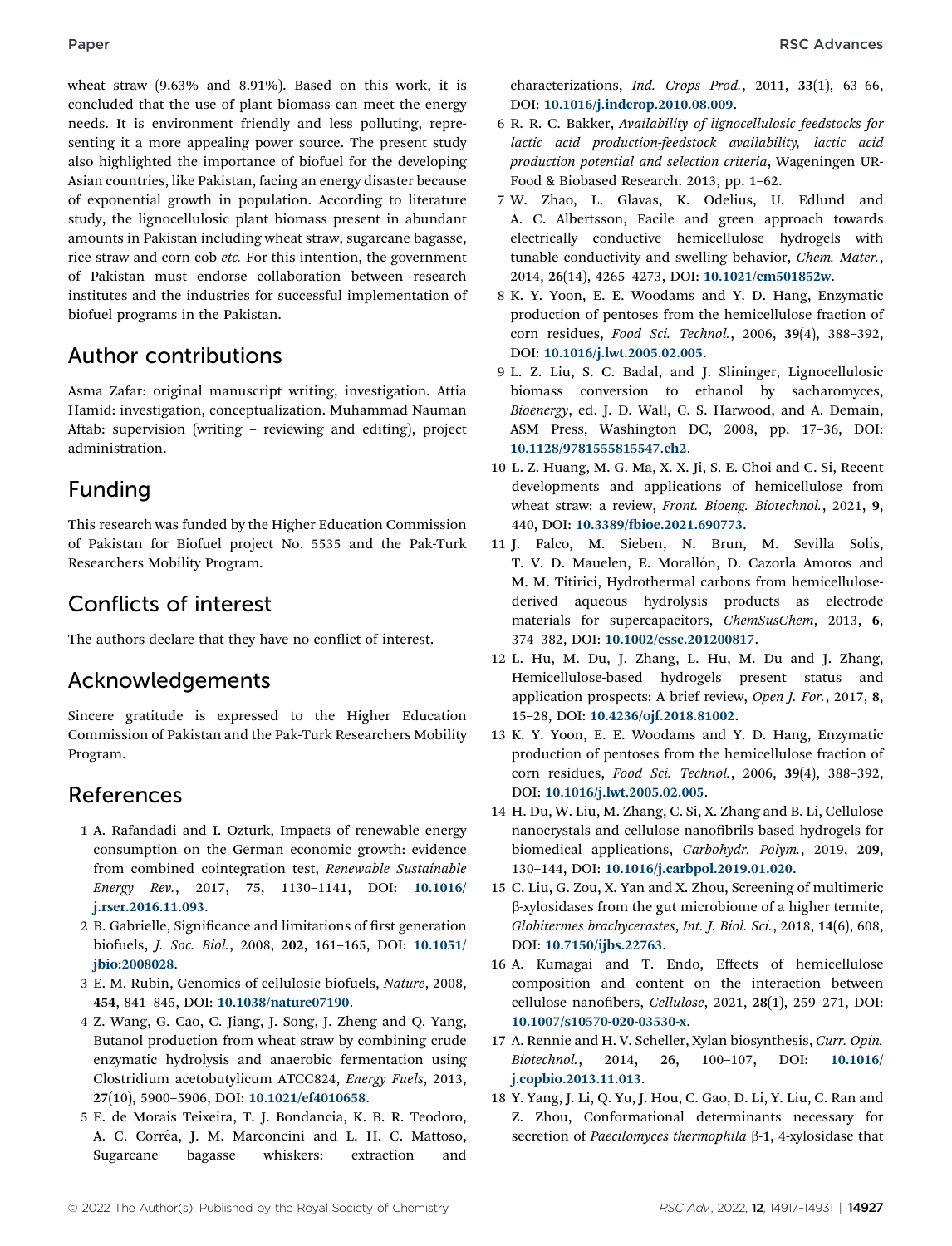lacks a signal peptide, AMB Express, 2018, 8(1), 1–10, DOI: [10.1186/s13568-018-0542-2](https://doi.org/10.1186/s13568-018-0542-2).

- 19 Q. Beg, M. Kapoor, L. Mahajan and G. S. Hoondal, Microbial xylanases and their industrial applications: a review, Appl. Microbiol. Biotechnol., 2001, 56(3), 326–338, DOI: [10.1007/s002530100704](https://doi.org/10.1007/s002530100704).
- 20 A. Zafar, M. N. Aftab and M. A. Saleem, Pilot scale production of recombinant hemicellulases and their saccharification potential, Prep. Biochem. Biotechnol., 2020, 50(10), 1063–1075, DOI: [10.1080/](https://doi.org/10.1080/10826068.2020.1783679) [10826068.2020.1783679](https://doi.org/10.1080/10826068.2020.1783679).
- 21 A. Martínez, A. R. Chaves and P. M. Civello,  $\beta$ -Xylosidase activity and expression of a  $\beta$ -xylosidase gene during strawberry fruit ripening, Plant Physiol. Biochem., 2004, 42(2), 89–96, DOI: [10.1016/j.plaphy.2003.12.001](https://doi.org/10.1016/j.plaphy.2003.12.001).
- 22 M. I. Rajoka and S. Khan, Hyper-production of a thermotolerant  $\beta$ -xylosidase by a deoxy-D-glucose and cycloheximide resistant mutant derivative of Kluyveromyces marxianus PPY 125, Electron. J. Biotechnol., 2005, 8(2), 58–65, DOI: [10.2225/vol8-issue2-fulltext-9](https://doi.org/10.2225/vol8-issue2-fulltext-9).
- 23 S. Ethaib, R. Omar, M. K. S. Mazlina, A. B. D. Radiah and S. Syafiie, Development of a hybrid PSO-ANN model for estimating glucose and xylose yields for microwaveassisted pretreatment and the enzymatic hydrolysis of lignocellulosic biomass, Neural Comput. Appl., 2018, 30(4), 1111–1121, DOI: [10.1007/s00521-016-2755-0](https://doi.org/10.1007/s00521-016-2755-0).
- 24 D. Kumari and R. Singh, Pretreatment of lignocellulosic wastes for biofuel production: A critical review, Renewable Sustainable Energy Rev., 2018, 90, 877–891, DOI: [10.1016/](https://doi.org/10.1016/j.rser.2018.03.111) [j.rser.2018.03.111](https://doi.org/10.1016/j.rser.2018.03.111).
- 25 S. R. Paudel, S. P. Banjara, O. K. Choi, K. Y. Park, Y. M. Kim and J. W. Lee, Pretreatment of agricultural biomass for anaerobic digestion: Current state and challenges, Bioresour. Technol., 2017, 245, 1194–1205, DOI: [10.1016/](https://doi.org/10.1016/j.biortech.2017.08.182) [j.biortech.2017.08.182](https://doi.org/10.1016/j.biortech.2017.08.182).
- 26 K. Malik, E. S. Salama, T. H. Kim and X. Li, Enhanced ethanol production by Saccharomyces cerevisiae fermentation post acidic and alkali chemical pretreatments of cotton stalk lignocellulose, Int. Biodeterior. Biodegrad., 2020, 147, 104869, DOI: [10.1016/](https://doi.org/10.1016/j.ibiod.2019.104869) [j.ibiod.2019.104869](https://doi.org/10.1016/j.ibiod.2019.104869).
- 27 A. Kumar, S. Singh, V. Rajulapati and A. Goyal, Evaluation of pre-treatment methods for Lantana camara stem for enhanced enzymatic saccharification, 3 Biotech, 2020, 10(2), 1–11, DOI: [10.1007/s13205-019-2029-5](https://doi.org/10.1007/s13205-019-2029-5).
- 28 S. Ethaib, R. Omar, S. M. Kamal and D. R. Awang Biak, Comparison of sodium hydroxide and sodium bicarbonate pretreatment methods for characteristic and enzymatic hydrolysis of sago palm bark, Energy Sources, Part A, 2020, 2020, 1-11, DOI: [10.1080/](https://doi.org/10.1080/15567036.2020.1753857) [15567036.2020.1753857](https://doi.org/10.1080/15567036.2020.1753857).
- 29 S. Ethaib, R. Omar, M. S. Mazlina, A. D. Radiah and S. L. Zubaidi, Toward sustainable processes of pretreatment technologies of lignocellulosic biomass for enzymatic production of biofuels and chemicals: a review, BioResources, 2020, 15, 10063, DOI: [10.15376/](https://doi.org/10.15376/biores.15.4.10063-10088) [biores.15.4.10063-10088](https://doi.org/10.15376/biores.15.4.10063-10088).
- 30 H. Shiratori, S. Ikeno, N. Ayame, A. Kataoka, K. Miya, T. Hosono, T. Beppu and K. Ueda, Isolation and characterization of a new Clostridium sp. that performs effective cellulosic waste digestion in a thermophilic methanogenic bioreactor, Appl. Environ. Microbiol., 2006, 72(5), 3702–3709, DOI: [10.1128/AEM.72.5.3702-3709.2006](https://doi.org/10.1128/AEM.72.5.3702-3709.2006).
- 31 K. Shiratori, H. Sasaya, H. Ohiwa, S. Ikeno, N. Ayame, A. Kataoka, T. Miya, T. Beppu and K. Ueda, Clostridium clariflavum sp. nov. and Clostridium caenicola sp. nov., moderately thermophilic, cellulose-/cellobiose-digesting bacteria isolated from methanogenic sludge, Int. J. Syst. Evol. Microbiol., 2009, 59(7), 1764–1770, DOI: [10.1099/](https://doi.org/10.1099/ijs.0.003483-0) [ijs.0.003483-0](https://doi.org/10.1099/ijs.0.003483-0).
- 32 A. Izquierdo, L. Goodwin, K. W. Davenport, H. Teshima, D. Bruce, C. Detter, R. Tapia, S. Han, M. Land and L. R. Lynd, Complete genome sequence of Clostridium  $clariflavum$  DSM 19732, Stand. Genomic Sci., 2012,  $6(1)$ , 104–115, DOI: [10.4056/sigs.2535732](https://doi.org/10.4056/sigs.2535732).
- 33 S. S. Ahmed, M. Akhter, M. Sajjad, R. Gul and S. Khurshid, Soluble production, characterization, and structural aesthetics of an industrially important thermostable  $\beta$ glucosidase from Clostridium thermocellum in Escherichia coli, BioMed Res. Int., 2019, 2019, DOI: [10.1155/2019/](https://doi.org/10.1155/2019/9308593) [9308593](https://doi.org/10.1155/2019/9308593).
- 34 P. de Oliveira Rodrigues, L. V. A. Gurgel, D. Pasquini, F. Badotti, A. Góes-Neto and M. A. Baffi, Lignocellulosedegrading enzymes production by solid-state fermentation through fungal consortium among Ascomycetes and Basidiomycetes, Renewable Energy, 2020, 145, 2683–2693, DOI: [10.1016/j.renene.2019.08.041](https://doi.org/10.1016/j.renene.2019.08.041).
- 35 M. M. Bradford, A rapid and sensitive method for the quantitation of microgram quantities of protein utilizing the principle of protein-dye binding, Anal. Biochem., 1976, 72(1–2), 248–254, DOI: [10.1016/0003-2697\(76\)90527-3](https://doi.org/10.1016/0003-2697(76)90527-3).
- 36 U. K. Laemmli, Cleavage of structural proteins during the assembly of the head of bacteriophage T4, Nature, 1970, 227, 680–685, DOI: [10.1038/227680a0](https://doi.org/10.1038/227680a0).
- 37 A. Sluiter, R. Ruiz, C. Scarlata, J. Sluiter and D. Templeton, Determination of extractives in biomass. Laboratory analytical procedure (LAP), 2005, pp. 1–9.
- 38 A. Zafar, M. N. Aftab, Z. ud Din, S. Aftab, I. Iqbal, A. Shahid, A. Tahir and I. ul Haq, Cloning, expression, and purification of xylanase gene from Bacillus licheniformis for use in saccharification of plant biomass, Appl. Biochem. Biotechnol., 2016, 178(2), 294–311, DOI: [10.1007/](https://doi.org/10.1007/s12010-015-1872-z) [s12010-015-1872-z](https://doi.org/10.1007/s12010-015-1872-z).
- 39 D. Dodd and I. K. Cann, Enzymatic deconstruction of xylan for biofuel production, GCB Bioenergy, 2009, 1, 2–17, DOI: [10.1111/j.1757-1707.2009.01004.x](https://doi.org/10.1111/j.1757-1707.2009.01004.x).
- 40 Q. Li, T. Wu, Z. Qi, L. Zhao, J. Pei and F. Tang, Characterization of a novel thermostable and xylosetolerant GH 39 b-xylosidase from Dictyoglomus thermophilum, BMC Biotechnol., 2018, 18(1), 1–11, DOI: [10.1186/s12896-018-0440-3](https://doi.org/10.1186/s12896-018-0440-3).
- 41 N. Mhetras, V. Mapare and D. Gokhale, Production of Xylanase and b-Xylosidase Enzymes by Pseudozyma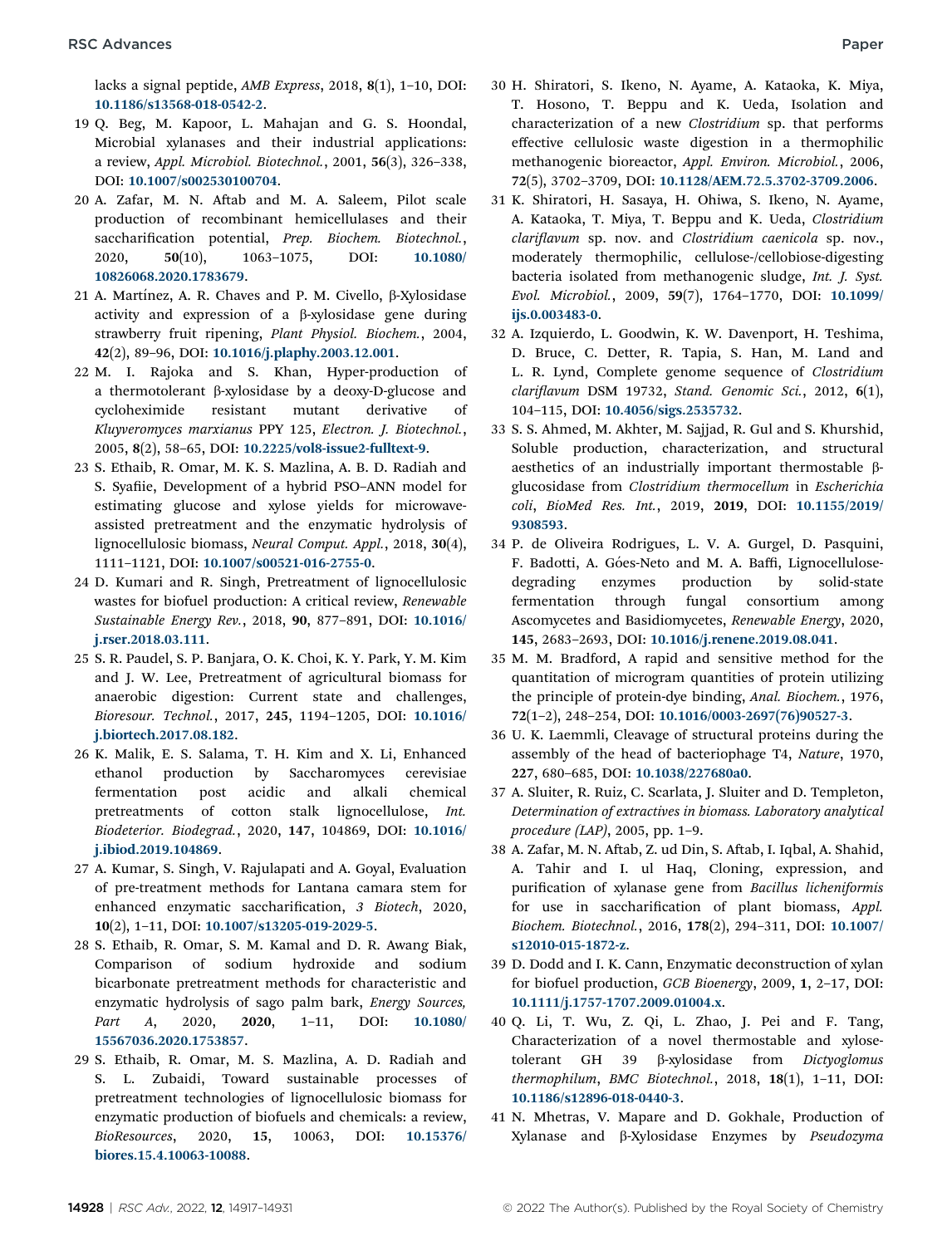hubeiensis in Solid State Fermentation, Adv. Microbiol., 2019, 9, 467–478, DOI: [10.4236/aim.2019.95028](https://doi.org/10.4236/aim.2019.95028).

- 42 B. D. M. Souto, A. Bitencourt, P. Hamman, A. Bastos, E. Noronha and B. Quirino, Characterization of a novel  $GH3$   $\beta$ -xylosidase from a caatinga goat rumen metagenomic library. In Embrapa Agroenergia-Resumo em anais de congresso (ALICE). In: Congresso Brasileiro De Microbiologia, 30, 2019, 2019, Maceió, Anais, Maceió, SBM.
- 43 A. Zafar, M. N. Aftab, A. Asif, A. Karadag, L. Peng, L. H. U. Celebioglu, M. S. Afzal, A. Hamid and I. Iqbal, Efficient biomass saccharification using a novel cellobiohydrolase from Clostridium clariflavum for utilization in biofuel industry, RSC Adv., 2021, 11(16), 9246–9261, DOI: [10.1039/D1RA00545F](https://doi.org/10.1039/D1RA00545F).
- 44 M. Wahjudi, C. Catherina, N. M. Wangunhardjo, E. Suryadjaja and X. Daniel, Cloning and Over-expression of xynB Gene of Bacillus subtilis subsp. spizizenii W23 into Escherichia coli Origami Host Cells, KnE Life Sciences, 2017, DOI: [10.18502/kls.v3i5.986](https://doi.org/10.18502/kls.v3i5.986).
- 45 M. N. Aftab, A. Zafar and A. R. Awan, Expression of thermostable b-xylosidase in Escherichia coli for use in saccharification of plant biomass, Bioengineered, 2017, 8(5), 665–669, DOI: [10.1080/21655979.2016.1267884](https://doi.org/10.1080/21655979.2016.1267884).
- 46 S. Silaban, M. Simorangkir, S. Gaffar, I. P. Maksum and T. Subroto, Temperature effect on expression of recombinant human prethrombin-2 in Escherichia coli BL21 (DE3) ArcticExpress, Jurnal Pendidikan Kimia, 2019, 11(3), 122–128, DOI: [10.24114/jpkim.v11i3.15779](https://doi.org/10.24114/jpkim.v11i3.15779).
- 47 R. Bellaouchi, H. Abouloifa, Y. Rokni, A. Hasnaoui, N. Ghabbour, A. Hakkou, A. Bechchari and A. Asehraou, Characterization and optimization of extracellular enzymes production by Aspergillus niger strains isolated from date by-products, J. Gen. Eng. Biotechnol., 2021, 19, 1–8, DOI: [10.1186/s43141-021-00145-y](https://doi.org/10.1186/s43141-021-00145-y).
- 48 W. E. Bentley, R. H. Davis and D. S. Kompala, Dynamics of induced CAT expression in E. coli, Biotechnol. Bioeng., 1991, 38, 749–760, DOI: [10.1002/bit.260380709](https://doi.org/10.1002/bit.260380709).
- 49 W. E. Bentley, N. Mirjalili, D. C. Andersen, R. H. Davis and D. S. Kompala, Plasmid-encoded protein: the principal factor in the "metabolic burden" associated with recombinant bacteria, Biotechnol. Bioeng., 1990, 35, 668– 681, DOI: [10.1002/bit.260350704](https://doi.org/10.1002/bit.260350704).
- 50 B. R. Glick, Metabolic load and heterologous gene expression, Biotechnol. Adv., 1995, 13, 247–261, DOI: [10.1016/0734-9750\(95\)00004-A](https://doi.org/10.1016/0734-9750(95)00004-A).
- 51 A. Fazaeli, A. Golestani, M. Lakzaei, S. S. Rasi Varaei and M. Aminian, Expression optimization, purification, and functional characterization of cholesterol oxidase from Chromobacterium sp. DS1, PloS One, 2019, 14, e0212217, DOI: [10.1371/journal.pone.0212217](https://doi.org/10.1371/journal.pone.0212217).
- 52 M. Mühlmann, E. Forsten, S. Noack and J. Büchs, Optimizing recombinant protein expression via automated induction profiling in microtiter plates at different temperatures, Microb. Cell Fact., 2017, 16, 1-12, DOI: [10.1186/s12934-017-0832-4](https://doi.org/10.1186/s12934-017-0832-4).
- 53 F.-L. Du, H.-L. Yu, J.-H. Xu and C.-X. Li, Enhanced limonene production by optimizing the expression of limonene

biosynthesis and MEP pathway genes in E. coli, Bioresour. Bioproc., 2014, 1, 1–10, DOI: [10.1186/s40643-014-0010-z](https://doi.org/10.1186/s40643-014-0010-z).

- 54 M. Gutiérrez-González, C. Farías, S. Tello, D. Pérez-Etcheverry, A. Romero, R. Zúñiga, C. H. Ribeiro, C. Lorenzo-Ferreiro and M. C. Molina, Optimization of culture conditions for the expression of three different insoluble proteins in Escherichia coli, Sci. Rep., 2019, 9, 1– 11, DOI: [10.1038/s41598-019-53200-7](https://doi.org/10.1038/s41598-019-53200-7).
- 55 C. Moradian, M. R. Fazeli and D. Abedi, Over expression of the Interferon  $\beta$ -1b by optimizing induction conditions using response surface methodology, J. Biol. Today's World, 2013, 2(4), 217–226.
- 56 Y. Wang, Z. Wang, Y. Duo, X. Wang, J. Chen and J. Chen, Gene cloning, expression, and reducing property enhancement of nitrous oxide reductase from Alcaligenes denitrificans strain TB, Environ. Pollut., 2018, 239, 43-52, DOI: [10.1016/j.envpol.2018.04.005](https://doi.org/10.1016/j.envpol.2018.04.005).
- 57 M. Maruthamuthu and J. D. van Elsas, Molecular cloning, expression, and characterization of four novel thermoalkaliphilic enzymes retrieved from a metagenomic library, Biotechnol. Biofuels, 2017, 10(1), 1–17, DOI: [10.1186/s13068-017-0808-y](https://doi.org/10.1186/s13068-017-0808-y).
- 58 A. Hamid and M. N. Aftab, Cloning, purification, and characterization of recombinant thermostable  $\beta$ -xylanase Tnap\_0700 from Thermotoga naphthophila, Appl. Biochem. Biotechnol., 2019, 189(4), 1274–1290, DOI: [10.1007/s12010-](https://doi.org/10.1007/s12010-019-03068-0) [019-03068-0](https://doi.org/10.1007/s12010-019-03068-0).
- 59 G. L. Rosano and E. A. Ceccarelli, Recombinant protein expression in Escherichia coli: advances and challenges, Front. Microbiol., 2014, 5, 172, DOI: [10.3389/](https://doi.org/10.3389/fmicb.2014.00172) [fmicb.2014.00172](https://doi.org/10.3389/fmicb.2014.00172).
- 60 T. R. Whitehead and M. A. Cotta, Identification of a broadspecificity xylosidase/arabinosidase important for xylooligosaccharide fermentation by the ruminal anaerobe Selenomonas ruminantium GA192, Curr. Microbiol., 2001, 43(4), 293–298, DOI: [10.1007/s002840010304](https://doi.org/10.1007/s002840010304).
- 61 N. A. Valdez-Cruz, L. Caspeta, N. O. Pérez, O. T. Ramírez and M. A. Trujillo-Roldán, Production of recombinant proteins in E. coli by the heat inducible expression system based on the phage lambda pL and/or pR promoters, Microb. Cell Fact., 2010, 9, 1–16, DOI: [10.1186/1475-2859-](https://doi.org/10.1186/1475-2859-9-18) [9-18](https://doi.org/10.1186/1475-2859-9-18).
- 62 J. Choi and S. Lee, Secretory and extracellular production of recombinant proteins using Escherichia coli, Appl. Microbiol. Biotechnol., 2004, 64, 625–635, DOI: [10.1007/s00253-004-](https://doi.org/10.1007/s00253-004-1559-9) [1559-9](https://doi.org/10.1007/s00253-004-1559-9).
- 63 T. Xu, X. Huang, Z. Li, C. S. Ki Lin and S. Li, Enhanced purification efficiency and thermal tolerance of Thermoanaerobacterium aotearoense ß-xylosidase through aggregation triggered by short peptides, J. Agri. Food Chem., 2018, 66(16), 4182–4188, DOI: [10.1021/](https://doi.org/10.1021/acs.jafc.8b00551) [acs.jafc.8b00551](https://doi.org/10.1021/acs.jafc.8b00551).
- 64 S. Sumarsih, Expression of b-xylosidase encoding gene in PHIS/Bacillus megaterium MS system, Ind. J. Trop. Infect. Dis., 2011, 2(1), 25–29, DOI: [10.20473/ijtid.v2i1.185](https://doi.org/10.20473/ijtid.v2i1.185).
- 65 P. Turner, G. Mamo and E. N. Karlsson, Potential and utilization of thermophiles and thermostable enzymes in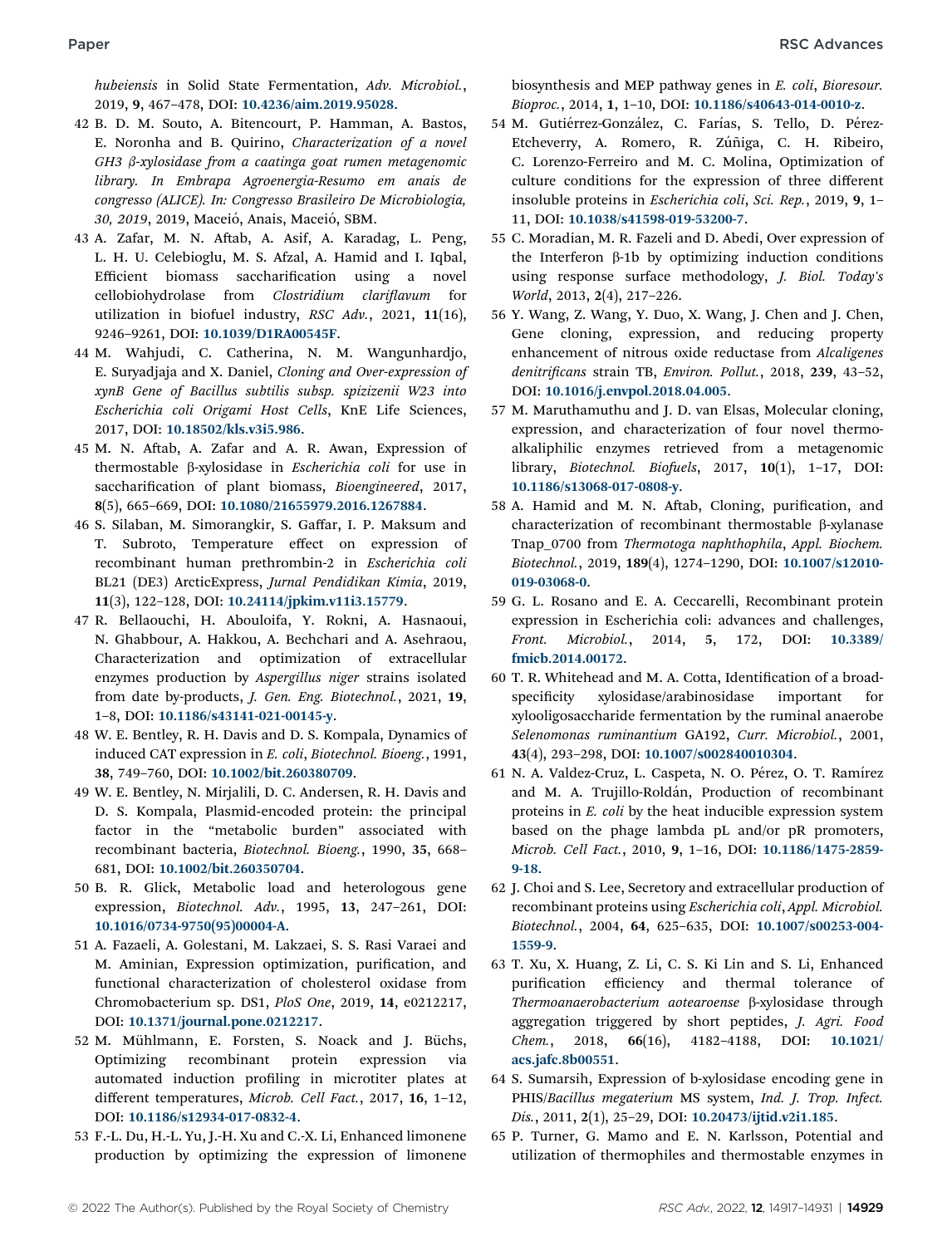biorefining, Microb. Cell Fact., 2007, 6, 1-23, DOI: [10.1186/](https://doi.org/10.1186/1475-2859-6-9) [1475-2859-6-9](https://doi.org/10.1186/1475-2859-6-9).

- 66 S. Thapa, H. Li, J. OHair, S. Bhatti, F.-C. Chen, K. A. Nasr, T. Johnson and S. Zhou, Biochemical characteristics of microbial enzymes and their significance from industrial perspectives, Mol. Biotechnol., 2019, 61, 579–601, DOI: [10.1007/s12033-019-00187-1](https://doi.org/10.1007/s12033-019-00187-1).
- 67 F. Rigoldi, S. Donini, A. Redaelli, E. Parisini and A. Gautieri, Engineering of thermostable enzymes for industrial applications, APL Bioeng., 2018, 2, 011501, DOI: [10.1063/](https://doi.org/10.1063/1.4997367) [1.4997367](https://doi.org/10.1063/1.4997367).
- 68 S. Zhang, J. Xie, L. Zhao, J. Pei, E. Su, W. Xiao and Z. Wang, Cloning, overexpression and characterization of a thermostable  $\beta$ -xylosidase from Thermotoga petrophila and cooperated transformation of ginsenoside extract to ginsenoside 20 (S)-Rg3 with a  $\beta$ -glucosidase, *Bioorg.* Chem., 2019, 85, 159–167, DOI: [10.1016/](https://doi.org/10.1016/j.bioorg.2018.12.026) [j.bioorg.2018.12.026](https://doi.org/10.1016/j.bioorg.2018.12.026).
- 69 W. Don and D. Karunathilaka, Biochemical Characterization of the Highly Thermostable  $\beta$ -Xylosidase from Caldicellulosiruptor saccharolyticus, Doctoral dissertation, University of Dayton, 2019, pp. 1–76. [https://](http://rave.ohiolink.edu/etdc/view?acc_num=dayton1565064459365423) [rave.ohiolink.edu/etdc/view?](http://rave.ohiolink.edu/etdc/view?acc_num=dayton1565064459365423) [acc\\_num](http://rave.ohiolink.edu/etdc/view?acc_num=dayton1565064459365423)=[dayton1565064459365423](http://rave.ohiolink.edu/etdc/view?acc_num=dayton1565064459365423).
- 70 A. Tomazini, P. Higasi, L. R. Manzine, M. Stott, R. Sparling, D. B. Levin and I. Polikarpov, A novel thermostable GH5  $\beta$ xylosidase from Thermogemmatispora sp. T81, New Biotechnol., 2019, 53, 57–64, DOI: [10.1016/](https://doi.org/10.1016/j.nbt.2019.07.002) [j.nbt.2019.07.002](https://doi.org/10.1016/j.nbt.2019.07.002).
- 71 M. P. Martins, R. Z. Ventorim, R. R. Coura, G. P. Maitan-Alfenas, R. F. Alfenas and V. M. Guimarães, The  $\beta$ xylosidase from Ceratocystis fimbriata RM35 improves the saccharification of sugarcane bagasse, Biocatal. Agric. Biotechnol., 2018, 13, 291–298, DOI: [10.1016/](https://doi.org/10.1016/j.bcab.2018.01.009) [j.bcab.2018.01.009](https://doi.org/10.1016/j.bcab.2018.01.009).
- 72 D. R. Kim, H. K. Lim, K. I. Lee and I. T. Hwang, Identification of a New 1, 4-beta-D-xylosidase Pae1263 from the whole genome sequence of Paenibacillus terrae HPL-003, Biotechnol. Bioprocess Eng., 2018, 23(2), 1–23, DOI: [10.1007/s12257-017-0246-5](https://doi.org/10.1007/s12257-017-0246-5).
- 73 S. D. Kane and C. E. French, Characterisation of novel biomass degradation enzymes from the genome of Cellulomonas fimi, Enzyme Microb. Technol., 2018, 113, 9-17, DOI: [10.1016/j.enzmictec.2018.02.004](https://doi.org/10.1016/j.enzmictec.2018.02.004).
- 74 D. W. K. Chin, S. Lim, Y. L. Pang, C. H. Lim, S. H. Shuit, K. M. Lee and C. T. Chong, Effects of Organic Solvents on the Organosolv Pretreatment of Degraded Empty Fruit Bunch for Fractionation and Lignin Removal, Sustainability, 2021, 13, 6757, DOI: [10.3390/su13126757](https://doi.org/10.3390/su13126757).
- 75 L. Shuai and J. Luterbacher, Organic solvent effects in biomass conversion reactions, ChemSusChem, 2016, 9, 133–155, DOI: [10.1002/cssc.201501148](https://doi.org/10.1002/cssc.201501148).
- 76 K. Rattanaporn, P. Tantayotai, T. Phusantisampan, P. Pornwongthong and M. Sriariyanun, Organic acid pretreatment of oil palm trunk: effect on enzymatic saccharification and ethanol production, Bioprocess

Biosyst. Eng., 2018, 41, 467–477, DOI: [10.1007/s00449-017-](https://doi.org/10.1007/s00449-017-1881-0) [1881-0](https://doi.org/10.1007/s00449-017-1881-0).

- 77 A. Oliva-Taravilla, C. Carrasco, L. J. Jönsson and C. Martín, Effects of biosurfactants on enzymatic saccharification and fermentation of pretreated softwood, Molecules, 2020, 25, 3559, DOI: [10.3390/molecules25163559](https://doi.org/10.3390/molecules25163559).
- 78 D. L. Nelson and M. M. Cox, Princípios de Bioquímica de Lehninger-7, Artmed Editora, 2018.
- 79 K. C. Shin, M. J. Seo and D. K. Oh, Characterization of bxylosidase from Thermoanaerobacterium thermosaccharolyticum and its application to the production of ginsenosides Rg 1 and Rh 1 from notoginsenosides R 1 and R 2, Biotechnol. Lett., 2014, 36(11), 2275–2281, DOI: [10.1007/s10529-014-1604-4](https://doi.org/10.1007/s10529-014-1604-4).
- 80 N. Kirikyali, J. Wood and I. F. Connerton, Characterisation of a recombinant b-xylosidase (xylA) from Aspergillus oryzae expressed in Pichia pastoris, AMB Express, 2014, 4(1), 1–7, DOI: [10.1186/s13568-014-0068-1](https://doi.org/10.1186/s13568-014-0068-1).
- 81 Q. J. Yan, L. Wang, Z. Q. Jiang, S. Q. Yang, H. F. Zhu and L. T. Li, A xylose-tolerant  $\beta$ -xylosidase from *Paecilomyces* thermophila: characterization and its co-action with the endogenous xylanase, Bioresour. Technol., 2008, 99(13), 5402–5410, DOI: [10.1016/j.biortech.2007.11.033](https://doi.org/10.1016/j.biortech.2007.11.033).
- 82 C. Vieille and G. J. Zeikus, Hyperthermophilic enzymes: sources, uses, and molecular mechanisms for thermostability, Microbiol. Mol. Biol. Rev., 2001, 65(1), 1– 43, DOI: [10.1128/MMBR.65.1.1-43.2001](https://doi.org/10.1128/MMBR.65.1.1-43.2001).
- 83 A. Zhou, Y. Hu, J. Li, W. Wang, M. Zhang and S. Guan, Characterization of a recombinant  $\beta$ -xylosidase of GH43 family from Bacteroides ovatus strain ATCC 8483, Biocatal. Biotransform., 2020, 38(1), 46–52, DOI: [10.1080/](https://doi.org/10.1080/10242422.2019.1631813) [10242422.2019.1631813](https://doi.org/10.1080/10242422.2019.1631813).
- 84 L. Marcolongo, F. La Cara, G. Del Monaco, S. M. Paixão, L. Alves, I. P. Marques and E. Ionata, A novel  $\beta$ -xylosidase from Anoxybacillus sp. 3M towards an improved agroindustrial residues saccharification, Int. J. Biol. Macromol., 2019, 122, 1224–1234, DOI: [10.1016/j.ijbiomac.2018.09.075](https://doi.org/10.1016/j.ijbiomac.2018.09.075).
- 85 I. U. Haq, M. Riaz, A. N. Asad-Ur-Rehman, H. Mukhtar and S. Y. E. D. Qurrat-Ul-Ain, Enzymatic hydrolysis of Saccharum officinarum lignocellulosic biomass by genetically modified hyperthermophilic cellulases, Pak. J. Bot., 2020, 52(1), 311– 315, DOI: [10.30848/PJB2020-1\(26](https://doi.org/10.30848/PJB2020-1(26).
- 86 C. Dong, Y. Wang, H. Wang, C. S. K. Lin, H. Y. Hsu and S. Y. Leu, New generation urban biorefinery toward complete utilization of waste derived lignocellulosic biomass for biofuels and value-added products, Energy Procedia, 2019, 158, 918–925, DOI: [10.1016/](https://doi.org/10.1016/j.egypro.2019.01.231) [j.egypro.2019.01.231](https://doi.org/10.1016/j.egypro.2019.01.231).
- 87 M. Dong, S. Wang, F. Xu, J. Wang, N. Yang, Q. Li, J. Chen and W. Li, Pretreatment of sweet sorghum straw and its enzymatic digestion: insight into the structural changes and visualization of hydrolysis process, Biotechnol. Biofuels, 2019, 12(1), 1–11, DOI: [10.1186/s13068-019-1613-6](https://doi.org/10.1186/s13068-019-1613-6).
- 88 P. R. Waghmare, R. V. Khandare, B. H. Jeon and S. P. Govindwar, Enzymatic hydrolysis of biologically pretreated sorghum husk for bioethanol production,